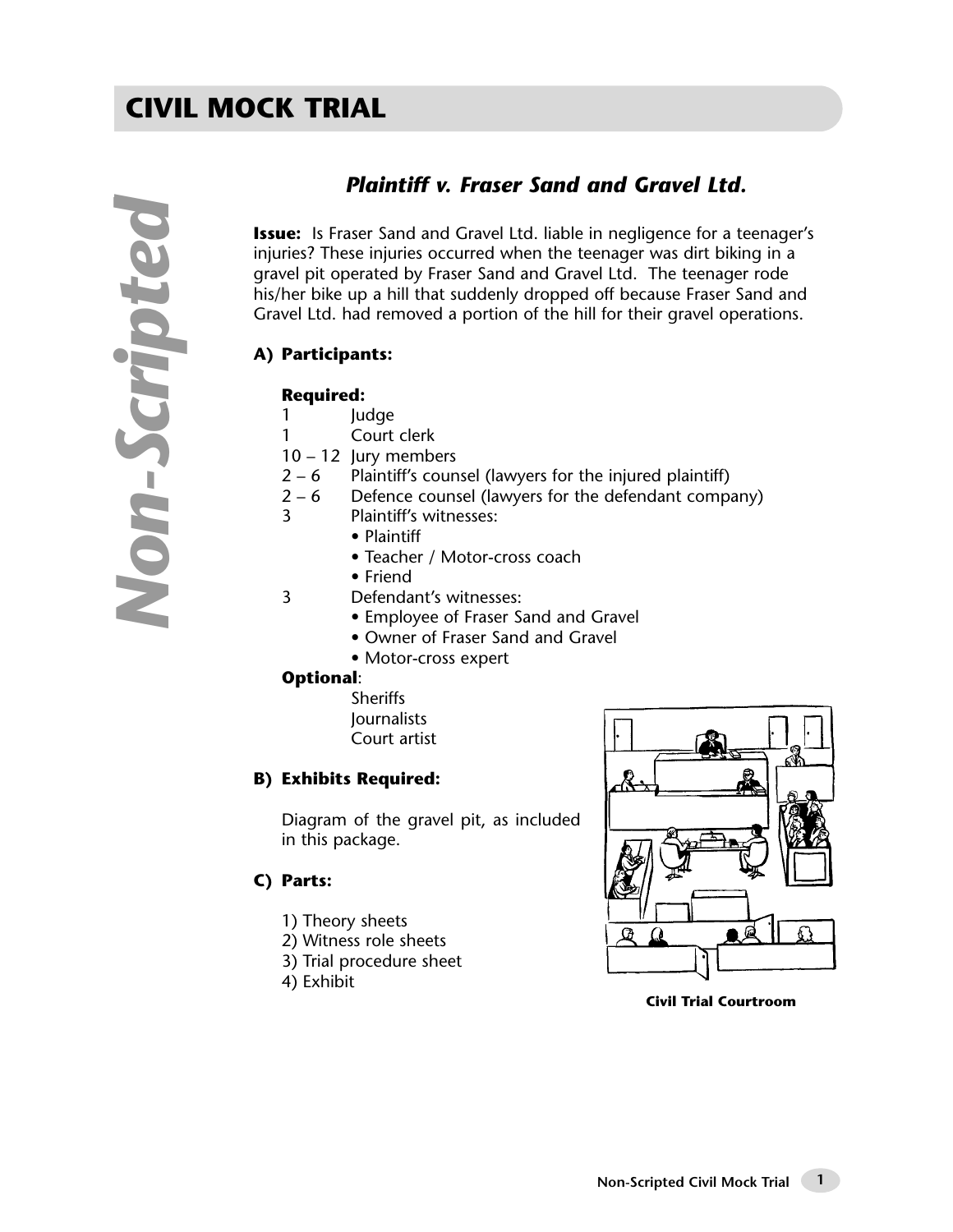# **Instructions for the Teacher**



- 1) All students involved should receive a copy of the **Trial Theories** and the **Trial Procedure**.
- 2) Select students for roles in the trial or select teams and let the students decide which roles they will play.
- 3) Provide each student with the appropriate copy of the witness **Role sheet** for the part s/he is to play. All "witnesses" should be asked to review this information, and be prepared to answer questions from both plaintiff and defence counsel during the trial. They can memorize their evidence or read from the sheet.
- 4) Provide each student who is a plaintiff or defence counsel with a copy of all witness role sheets and exhibits. Decide which witnesses each counsel will be questioning in either direct examination or during crossexamination. Give them a copy of the relevant sections of the **Legal Counsel** section to help them understand how to write their questions and how to make objections.
- 5) The student playing the part of the judge should receive a copy of their **Role sheet**, the **Trial Procedure** and the **Trial Theories**. The judge will see the exhibits during the trial.
- 6) The student playing the part of the court clerk should receive the **Trial Procedure** and their **Role sheet** and also know the names of each witness involved.
- 7) The jury members should receive their **Role sheets** but otherwise keep the facts of the case from them so that the trial will be more realistic.
- 8) The name of the plaintiff can be invented by the class or it can simply be the name of the student playing the role of plaintiff.
- 9) The gender of all witnesses may be either male or female, as indicated throughout the following pages.
- 10)Before you begin, it may be useful to remind the students about the law of negligence: a person has a duty to act in a reasonably careful manner. Encourage students to focus on the elements outlined in the **Trial Theories.**
- 11)Instruct the class briefly on the techniques of direct examination and cross-examination. Remind the students that leading questions may not be asked during direct examination but they may be asked during crossexamination. Essentially, "leading questions" are those questions that put the answers to the witness.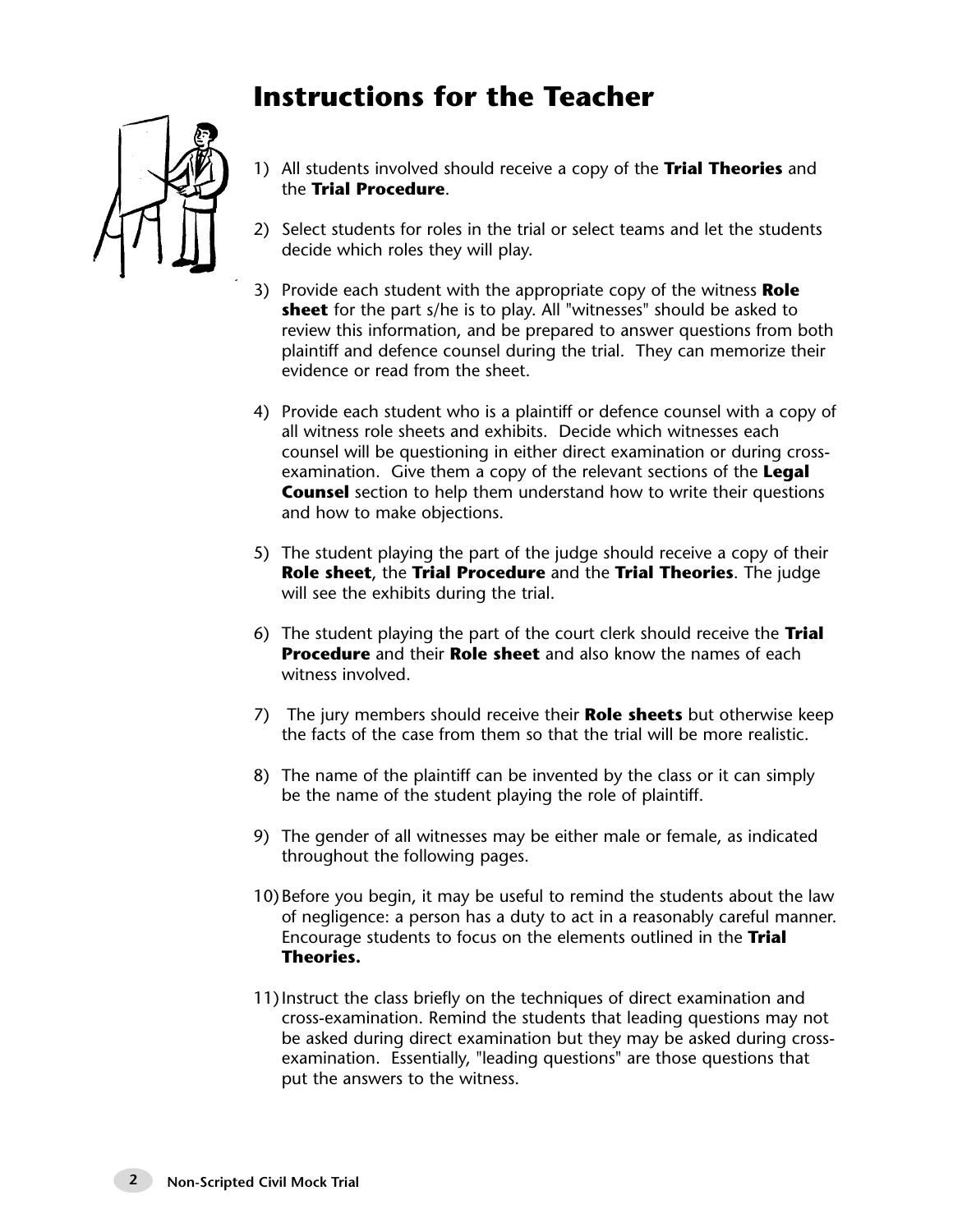

# **Trial Theories**

Before reading the role sheets of the witnesses in this trial you should know the two opposing theories of the plaintiff and the defence.

## **Plaintiff's Theory:**

The plaintiff's counsel will call witnesses to show that:

- a) the defendant knew that people often rode motor bikes on the defendant's gravel piles and that its "no trespassing" signs were not enough to keep riders out;
- b) the defendant should have known that someone might get hurt if they removed a portion of an often-ridden gravel pile; and
- c) the plaintiff was an experienced motor-bike rider and was riding safely, in control and with care on the day of the accident.

## **Defendant's Theory:**

The Defendant's counsel will call witnesses to show that:

- a) the plaintiff was aware that s/he was riding on private property because of the signs posted and the employees telling them to leave. The plaintiff knew he was not authorized to enter. Therefore s/he assumed any risk of harm when riding on the property; and
- b) the plaintiff is responsible for his/her own injuries because s/he was riding his/her motorcycle too fast for the conditions on the day of the accident.

Students playing the part of plaintiff's or defendant's counsel should study each of the witnesses' role sheets. Counsel should then prepare a list of questions to ask their *own witnesses* to help prove their theory as set out above.

Next, counsel should prepare a list of questions to ask the other side's witnesses that will show that *the other side's* theory is incorrect.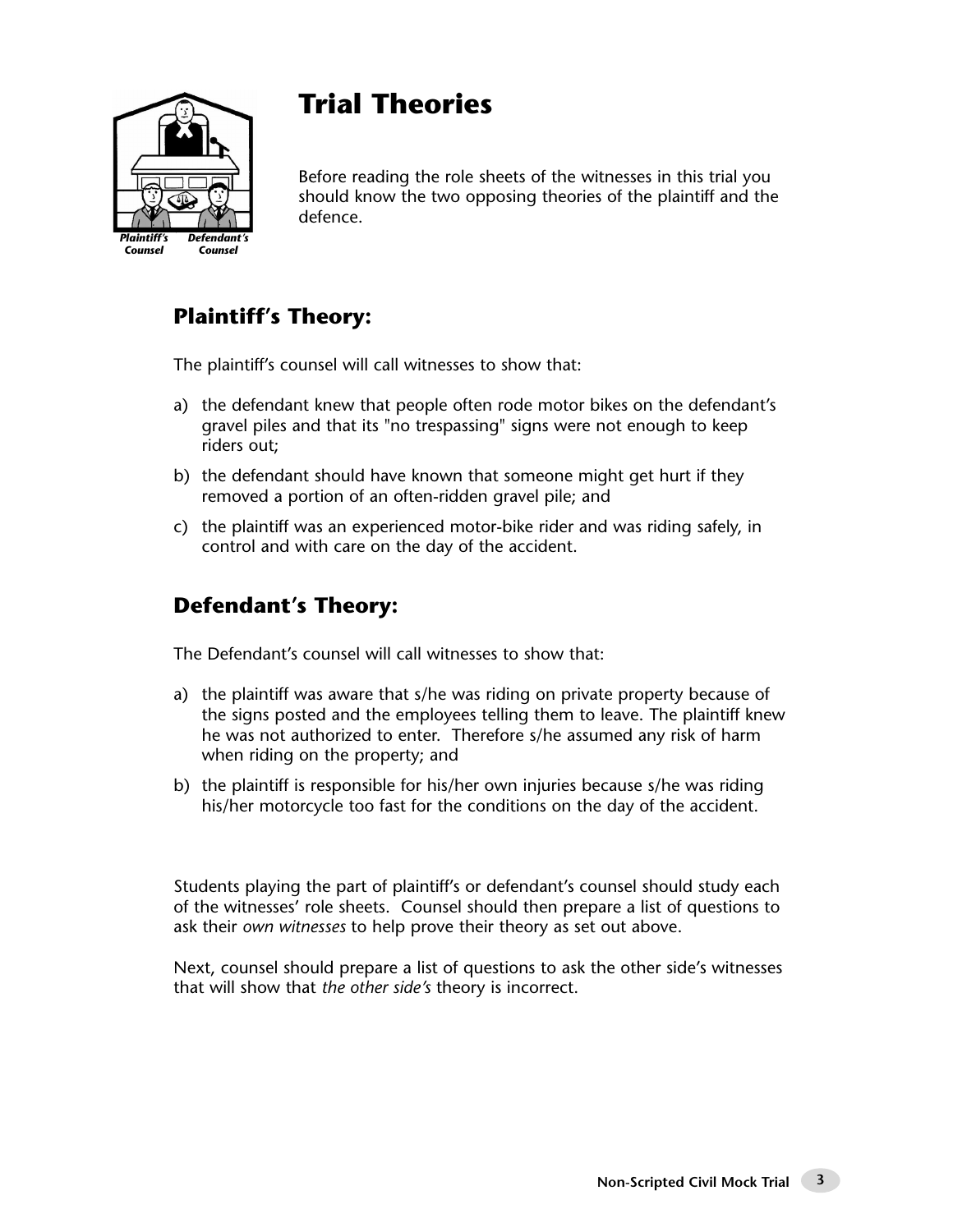

1. The case starts with the court clerk calling **"Order in the court. All rise."**

Everyone stands. The jury enters and is seated in the jury box by the sheriff.

The judge enters and bows at counsel. Counsel bows back. The judge sits, and everyone follows.

- 2. The court clerk calls the case: **"\_\_\_\_\_\_\_\_\_\_\_ versus Fraser Sand and Gravel Ltd."**
- 3. The plaintiff and defence lawyers introduce themselves to the judge by saying: **"My Lord/Lady,**

**\_\_\_\_\_\_\_\_\_\_\_\_\_\_\_\_\_\_\_\_ appearing for the plaintiff. My Lord/Lady \_\_\_\_\_\_\_\_\_\_\_\_\_\_\_\_\_\_\_\_\_\_\_ appearing for the defendant."**

4. The judge addresses the jury by saying:

**"Good afternoon, ladies and gentlemen of the jury. I begin with some general comments on our roles in this trial. Throughout these proceedings, you will act as the judges of the facts and I will be the judge of the law. Although I may comment on the evidence, as judges of the facts you are the exclusive judges of the evidence. By the same token, when I tell you what the law is, my view of the law must prevail.**

**There is a basic rule requiring that you decide this case on the balance of probabilities. That means if you take all the evidence and one party is more correct or right than the other then that party would be successful. If the plaintiff is more correct then the defendant will be found to be liable and at fault. If the defendant is more correct then the case would be dismissed. I now ask the plaintiff's counsel to present their case.** 

- 5. The plaintiff's counsel makes an **Opening Statement** to the jury. (Overview of the case, the plaintiff's theory and witnesses to be called.)
- 6. The plaintiff's counsel calls its first witness  $-$  the plaintiff  $\overline{\phantom{a}}$ saying: **"We call the plaintiff \_\_\_\_\_\_\_\_\_\_\_\_\_\_\_\_\_\_\_\_ to the stand, my Lord/Lady."**
- 7. The court clerk swears in the witness who is standing in the witness box by saying: **"Do you swear that the evidence you shall give shall be the truth, the whole truth, and nothing but the truth, so help you God?"**
- 8. The witness replies: **"I do."**

\_\_\_\_\_\_\_\_\_\_\_\_\_\_\_\_\_\_\_.

- 9. The clerk says: **"Please state your full name and spell your last name for the record."** Note: Step 6 through 9 is done for all the witnesses in the trial.
- 10. The plaintiff's counsel asks the questions for direct examination of the witness.
- 11. The defence cross-examines the plaintiff
- 12. The plaintiff's counsel calls its second witness – teacher / motor-cross coach.
- 13. The defence cross-examines the teacher / motor-cross coach.
- 14. The plaintiff's counsel calls its third witness – friend of the plaintiff.
- 15. The defence cross-examines the friend.
- 16. The plaintiff's counsel rises and says: **"That concludes the plaintiff's case, my Lord/Lady."**
- 17. The defence begins its case with an **Opening Statement** to the jury.
- 18. The defence calls its first witness employee of Fraser Sand and Gravel (nephew/niece of owner).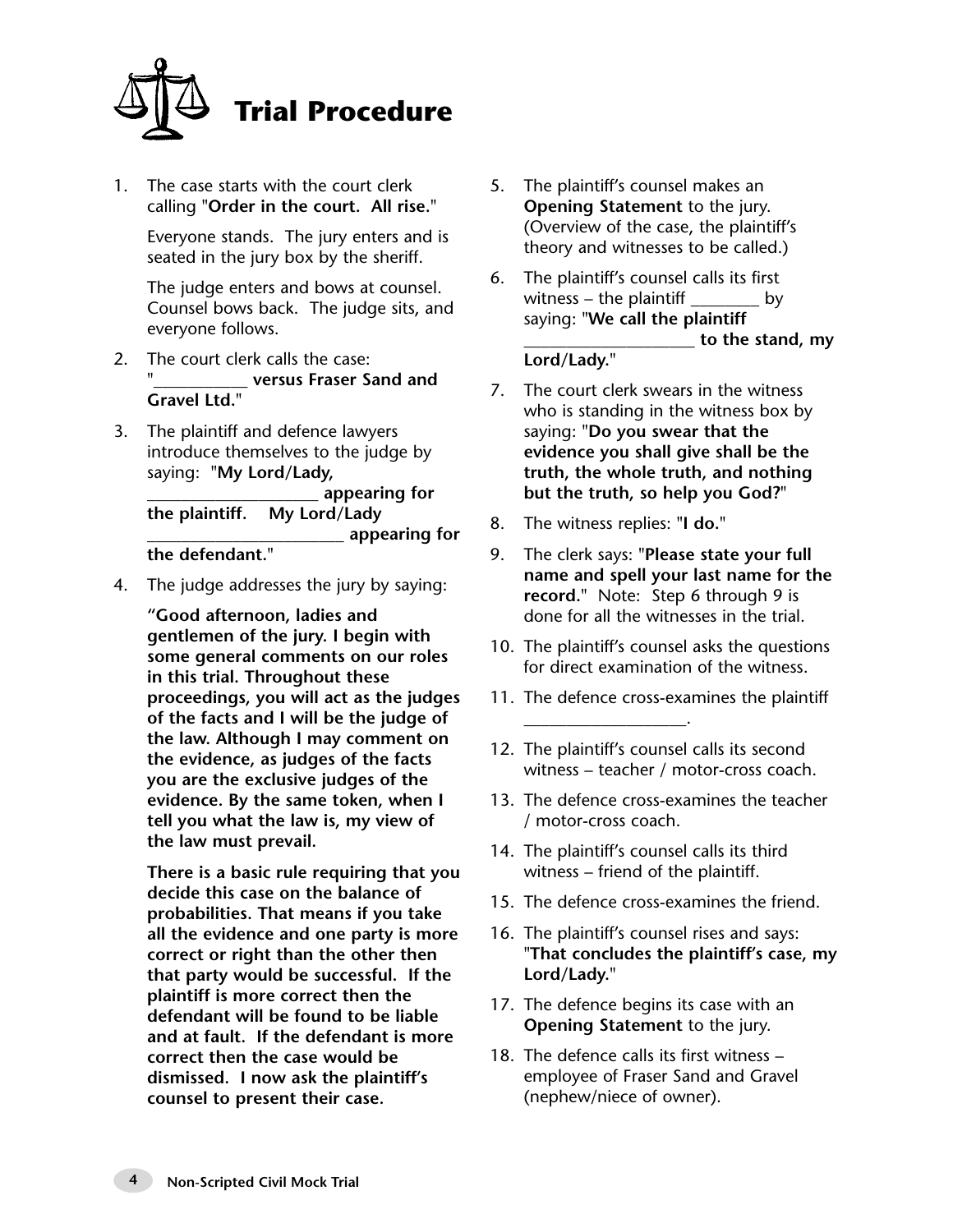- 19. The plaintiff's counsel cross-examines the employee.
- 20. The defence calls its second witness owner of Fraser Sand and Gravel.
- 21. The plaintiff's counsel cross-examines the owner.
- 22. The defence calls its third witness motor-cross expert.
- 23. The plaintiff's counsel cross-examines the motor-cross expert.
- 24. The defence counsel rises and says: **"That concludes the defendant's case, my Lord/Lady."**
- 25. The judge sends the jury out and then the plaintiff's and defence counsel decide on the form of the questions to be put to the jury for their decision.
- 26. Plaintiff and defence counsel each make a **Closing Statement** to the jury, in that order.
- 27. The judge instructs the jury on the law of negligence (if possible), as well as the theories of the plaintiff and the defence. The judge also tells the jury that if the defendant is found liable then they will have to decide on the appropriate award in damages (a dollar amount).
- 28. Jury leaves to decide a verdict. All stand as the jury exits room.
- 29. Jury returns. All stand as the jury enters room.
- 30. The trial judge asks for a verdict. The foreperson of the jury states either:
- **a) "We find the defendant, Fraser Sand and Gravel, to be liable in negligence for the injuries sustained by the plaintiff \_\_\_\_\_\_\_\_\_ while dirt biking on the company's land."**

**OR**

**b) "We find the defendant, Fraser Sand and Gravel, not to be liable for the injuries sustained by the plaintiff \_\_\_\_\_\_\_\_\_\_ while dirt biking on the company's land."**

- 31. The judge thanks the jury for their involvement in the trial process and releases them from their obligations.
- a) If verdict is **"Not liable"** then the judge dismisses the case.

OR

b) If the verdict is **"Liable"** then the judge would order the defendant to pay the plaintiff \$\_\_\_\_\_\_\_\_\_\_\_\_in damages for injuries sustained while dirt biking on the defendant's land.

#### **Optional**

32. Counsel may make a motion for judgment in terms of the verdict which means that the judge adopts the questions and answers the jury decided. Counsel may also ask for an order for costs against the other party. The judge could order:

**"As the verdict is for the plaintiff then I order judgment in the amount of \$\_\_\_\_\_\_\_\_\_\_\_\_\_\_against the defendant. Costs are assessed against the defendant (or each party to pay their own costs)."** 

#### **OR**

**"As the verdict is for the defendant, I dismiss the case and order the plaintiff to pay the court costs of the defendant."**

33. The court clerk says: **"This court stands adjourned."** Everyone stands, the judge bows and counsel bows in response. The judge leaves and the trial ends.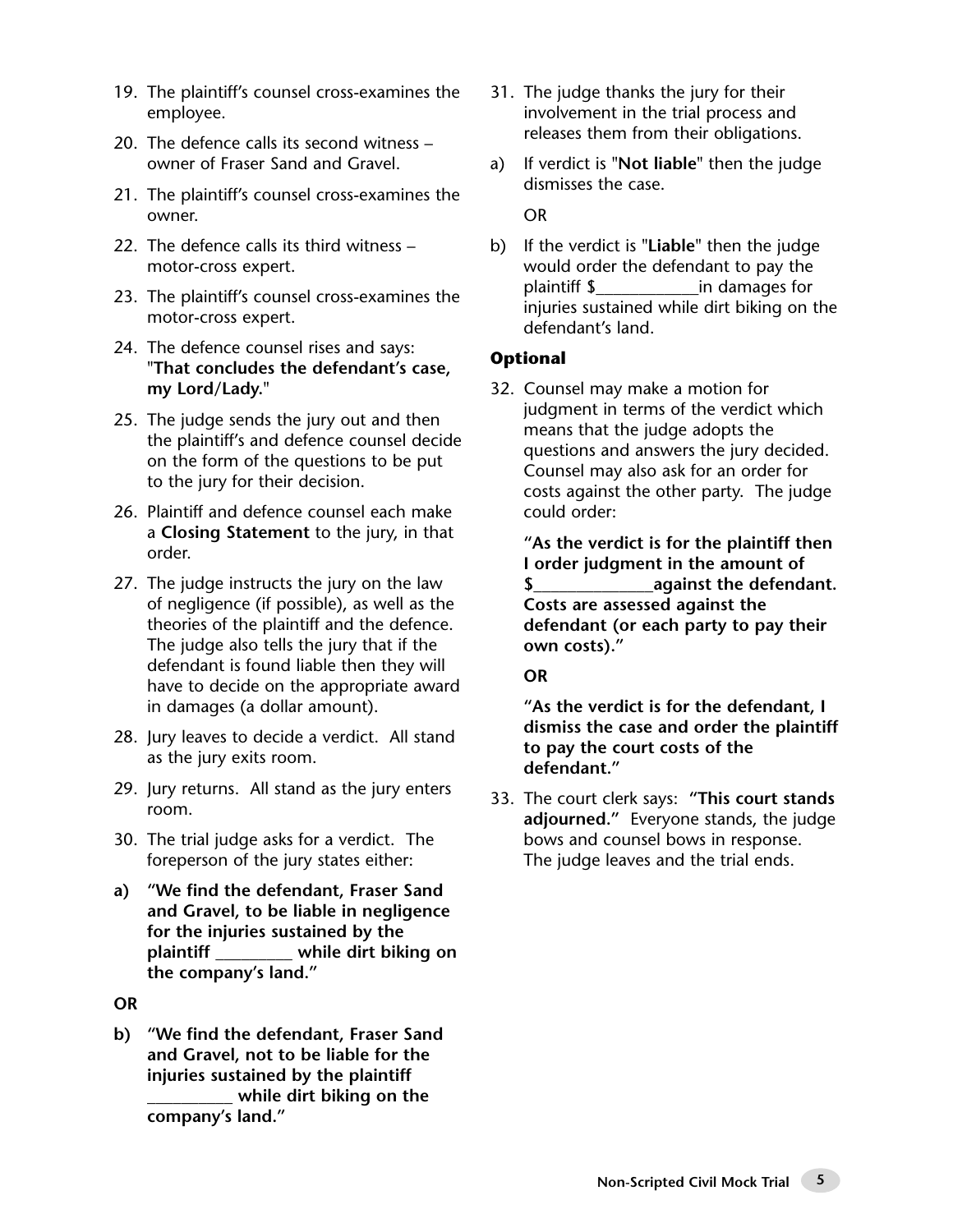## **Plaintiff Witness #1**

#### **The plaintiff (name: \_\_\_\_\_\_\_\_\_\_\_\_\_\_\_\_\_\_\_\_\_\_\_\_\_\_\_\_\_)**



My name is **Musical Example 20** and three years ago I was hurt riding my dirt bike at the gravel pit, or "the Pits" as we called it then. I was 13 years old when I was injured. I am 16 now. I have been riding my Suzuki RM100 since I was nine or ten years old. At first I always went riding with my dad, but when I got experienced my dad trusted me to ride with my friends or alone. I was a member of my school's motor-cross team.

I often rode at the gravel pit and lots of other kids on dirt bikes went there too. I rode there over 200 times, usually on the flats but I would always ride up the sand piles six or seven times to see who else was there. There were some signs on the property, but no one has ever hassled me about riding there.

On the day of the accident I was riding alone. I was slowly climbing to the top of a gravel cliff so I could ride on the path along the top. The path was on a flat area that followed the crest of the gravel cliff. I had been on the path lots of times. It was packed down from all of the bikes using it. I was going up the hill about ten kilometers per hour. I was sitting on my bike and walking it with my feet, guiding it along. I was going slowly in second gear because I wanted to stop at the top and check for other riders who might be around.

When I got to the top of the hill there was nothing there. I couldn't stop and I went straight down. The path was gone and I just sort of fell off the cliff. I remember looking straight down for a split second doing a nosedive at the ground. I dropped with my bike, about 15 feet. I was hurt badly. I was in so much pain that I was screaming and my bike was revving on top of me. Someone came along and helped me. S/he said that an ambulance was on the way. S/he asked me my name and phone number and said that s/he would take the bike to my home and tell my parents what happened.

I was badly injured. My right arm was broken and I have nerve damage that means I cannot raise my arm above mid-chest level. My parents have to help me do everything and it has been very expensive because I have had so much therapy done to try and help me use my arm. My chances of employment have decreased and it is difficult to do school work. I can never ride and compete in motor-cross events again. My coach told me I could have been a real strong competitor if I hadn't been injured.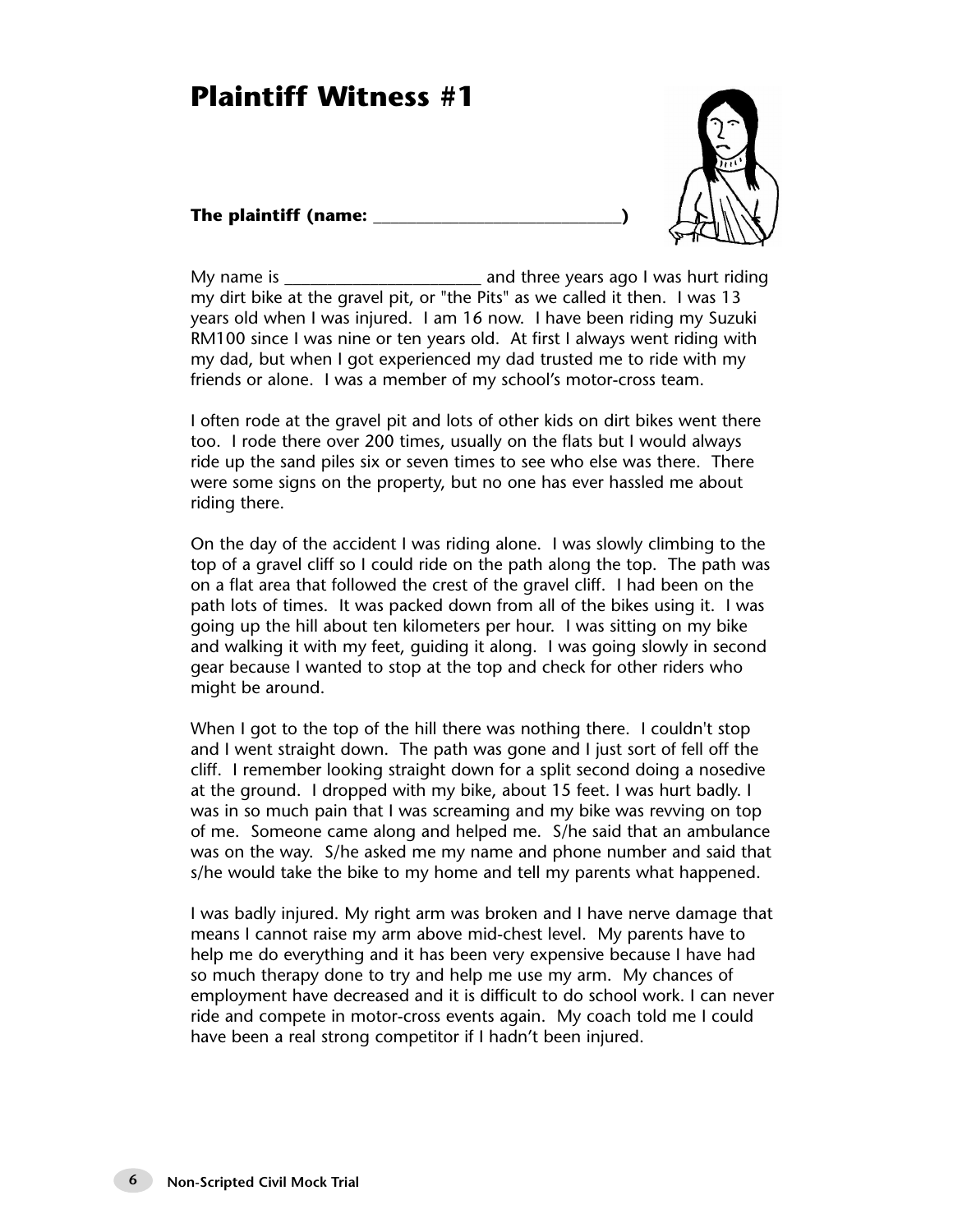# **Plaintiff Witness #2**



#### **Teacher / Motor-cross coach**

I am a teacher at the plaintiff's high school. I was also his/her coach on the school's motor-cross team. I've been teaching at the school for 15 years and I have been a coach for the same amount of time. \_\_\_\_\_\_\_\_\_\_\_ was a member of my team for two years.

is a good kid and s/he was a responsible rider. S/he attended every practice the team had – we usually met twice a week. S/he was serious about riding, and s/he seemed to spend a lot of time on his/her bike outside of team practices. I think it's really sad what happened to \_\_\_\_\_\_\_\_\_\_\_, because s/he truly loved the sport and s/he will never ride again. S/he could have earned a lot of money on the circuit if s/he hadn't been injured.

As the coach of the team, I recognize that motor-cross can be a dangerous sport. I try to equip my kids with the skills to handle tough maneuvers. We discuss things like the proper method for approaching a steep incline and the proper technique for riding down steep slopes. I also try to equip my kids with what I call "bike smarts". By that, I mean that I want my kids to really think when they're riding – to take responsibility not just for themselves but also for the safety of fellow riders. Every year I teach my team members these lessons.

I'm aware that a number of my team members bike at the Fraser Gravel Pits and that they have done so for years. Every year I talk to the team and tell them that if I catch any of them riding at the Pits, they'd be off the team. I don't like my team members riding on terrain that can be unpredictable. I tell them that they should only ride on specially designated motor-cross tracks. That said, when I was a child, I also road in gravel pits – I practically grew up in them. I have never seen a hill drop off like the one \_\_\_\_\_\_\_\_\_ was injured on.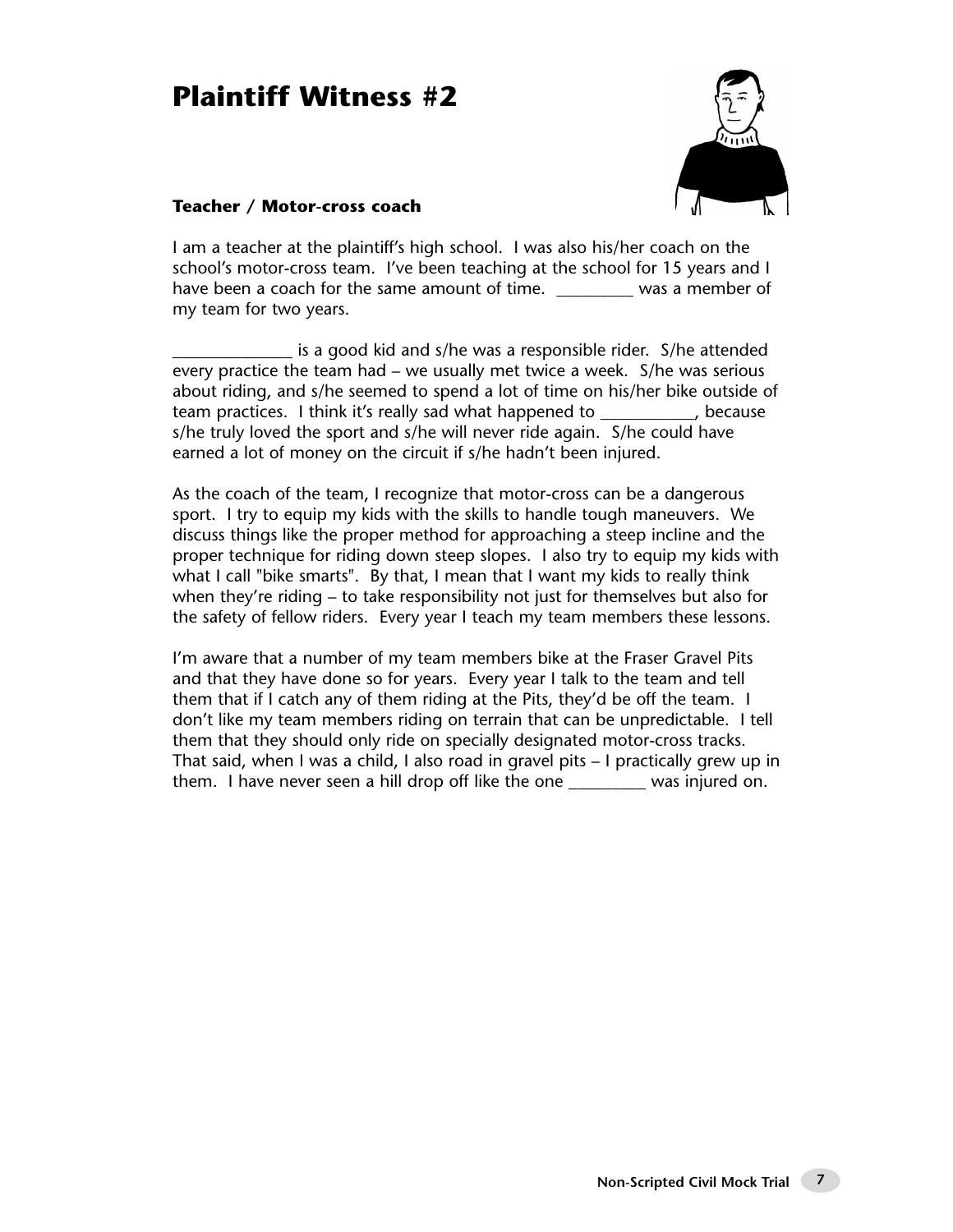# **Plaintiff Witness #3**

#### **Friend of the plaintiff (name \_\_\_\_\_\_\_\_\_\_\_\_\_\_\_\_\_\_\_\_\_\_\_\_\_)**



My name is Fig. 1 am currently 16 years old. I have known the plaintiff \_\_\_\_\_\_\_\_ since we were about 10. We went to the same high school and we met on a motor-cross team that practiced a few times a week. I also sometimes saw him/her at the gravel pits – "the Pits", as the riders call them. I go there most weekends to ride and I have been doing that for years. During high school, I'd also go there at least once a week after school.

Sometimes and I used to meet at the Pits. S/he rode at least as much as I did back then so we usually saw each other there about once a week. I think  $\frac{1}{2}$  was a good rider – s/he knew how to handle his/her bike. In fact, I think s/he was one of the best riders I've seen at the Pits. We usually stuck to flat ground but we liked to test the hills on occasion.

I was not with the day s/he had his/her big accident. I was riding that weekend though. The spot where \_\_\_\_\_\_\_\_\_\_ crashed was a popular hill for a lot of the advanced bikers – both and I had been on it before. It was a good hill because you could pick up a lot of speed coming down the other side. It can be a little difficult going up the hill, at times, and I think the best way to approach the hill is by walking your bike in second gear.

Bikers used the hill that caused \_\_\_\_\_\_\_\_\_\_\_\_'s injuries for about one year before his/her crash. The path up and down the hill was clearly worn. Everyone that rode at the Pits knew that it was a great hill. I think that it was a favourite of a lot of advanced riders.

I saw the signs around the Pits but nobody took them seriously. Those signs have been up for years and we were all so used to seeing them that no one really cared. If the old man/woman at the gravel pit saw us, s/he usually would yell for us to get off his/her property. I think that was the owner. But at the time of  $\sim$  's accident, the old man/woman was not around much. Sometimes we'd see the younger man/woman that worked there. We thought that employee was cool because s/he didn't seem to care if we were there or not. We always knew we'd have a good day of riding when s/he was on the job.

I've never had a bad crash at the Pits. A couple of my friends have though. One of the exciting things about riding around there is that the terrain is always changing. The gravel operations mean that sometimes hills just disappear from week to week. But in all my years of riding there, I've never seen just half a hill disappear. What I mean is usually the gravel company will clear away an entire hill so that it's completely flat. I've never seen a hill left only half there like the one that hurt \_\_\_\_\_\_\_\_\_\_. Someone certainly did not care about the riders when they dug away part of that hill.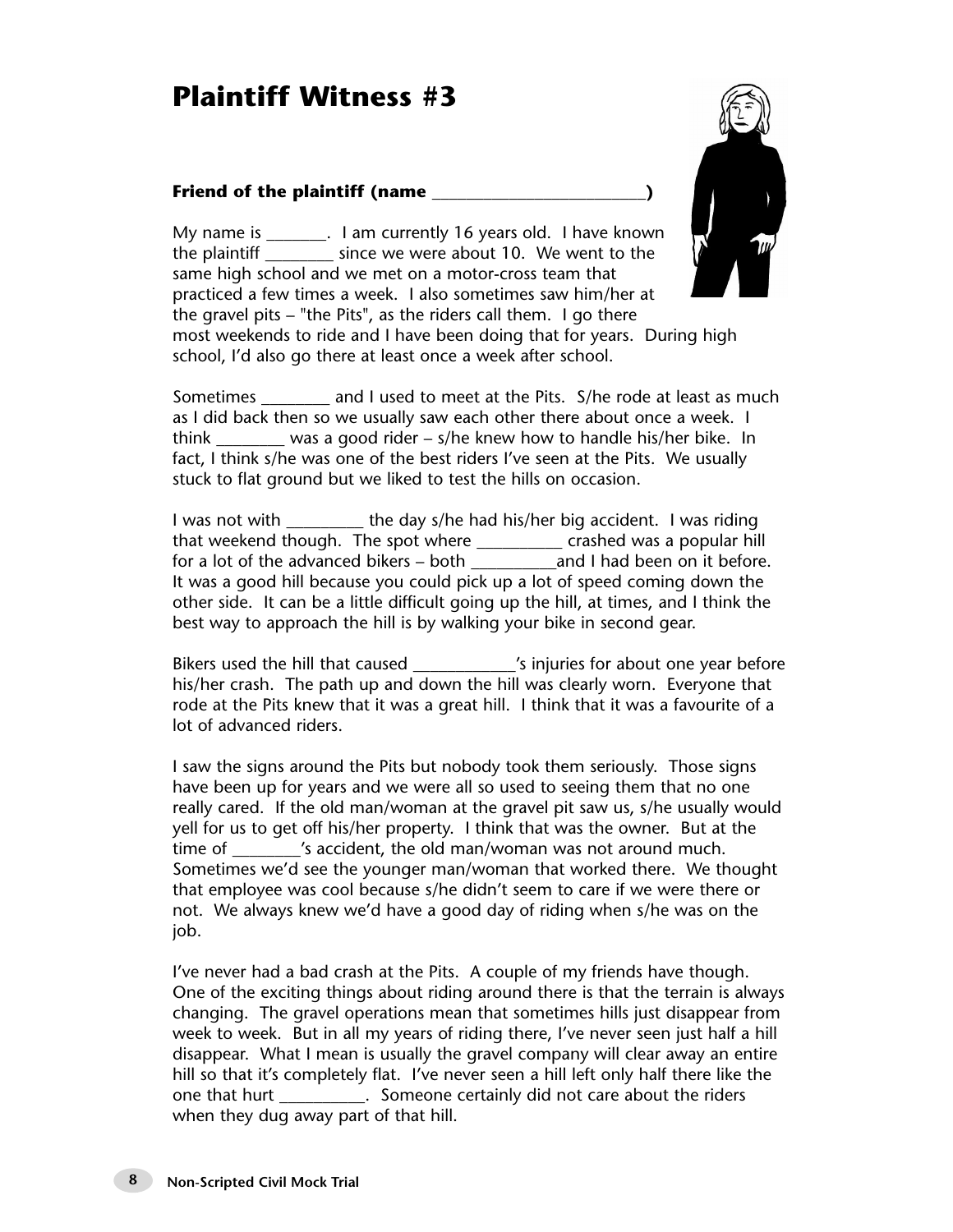## **Defendant Witness #1**



#### **Employee of Fraser Sand and Gravel (nephew/niece of owner)**

My name is **Example 20** and I was the only employee working at the Fraser Gravel site on the day of the accident.

My uncle/aunt owns Fraser Gravel and s/he gave me the job of foreperson. My duties included running an excavator, moving around gravel to different locations on the site, and loading gravel on to dump trucks.

I knew there were a lot of people that rode their motorcycles on the gravel site. It was rare, however, to see someone actually riding on the hills. The motorcycles made so much noise that many of our residential neighbours would complain to us. We put up "Private Property - No Entry" signs all around the boundaries of the site and gates blocking the road entrances but no one obeyed them. They knew it was private property but they came onto the property anyway.

On the day of the accident I removed some sand from Pile #6. At the time I removed the portion of gravel I didn't notice the well-worn motorcycle path. I never thought that removing some of the gravel - just doing my job - would create a risk of injury for a motorcycle rider who was not supposed to be on our property.

At the moment the accident occurred, I was unloading some tools from my truck at the site office. I heard what sounded to me like a motorcycle in third gear. It was revving high and making a lot of noise. Then I heard a crash and some screaming. I jumped in my truck and drove in the direction of the noise. I saw a guy/girl lying on the ground under his/her smashed up motorcycle which was still running. I called an ambulance and found out his/her name and address. After the ambulance left, I took his/her motorcycle over to his/her parents' place and notified them that s/he was injured and was being taken to the hospital.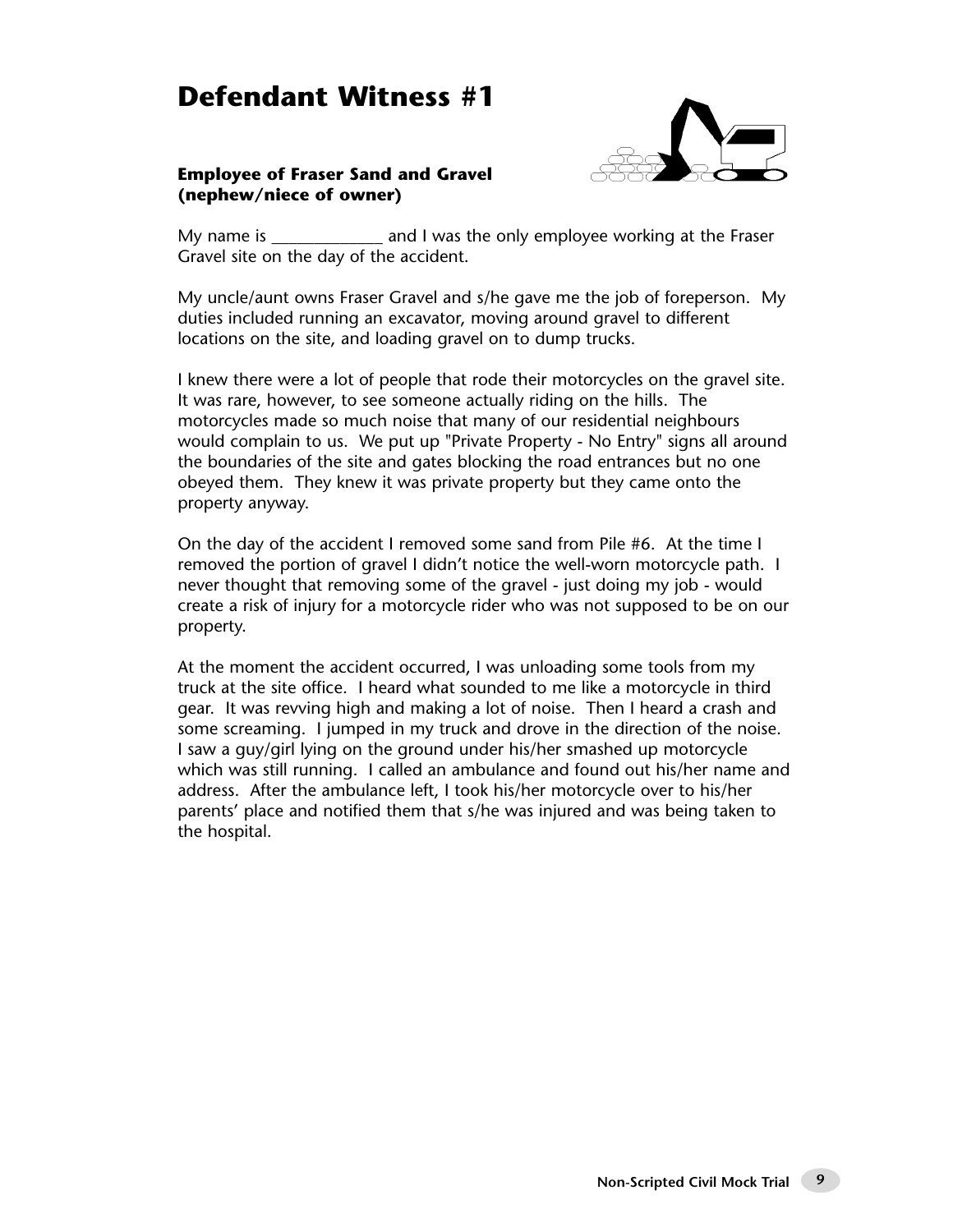## **Defendant Witness #2**



#### **Owner of Fraser Sand and Gravel**

My name is **Example 2** and I am the owner of Fraser Sand and Gravel Ltd. In the late seventies, my company leased land near the Surrey Fraser Docks from B.C. Hydro. My company, Fraser, dredged the bottom of the Fraser River and took out large quantities of sand mixed with water. When the sand dried and settled we had big piles, at one time as much as ten acres of sand in twenty-foot high piles. We sell the sand and transport it by truck to buyers. I hired my niece / nephew \_\_\_\_\_\_\_\_\_\_\_\_ to oversee the site.

The motorcycles were a problem and a nuisance from day one. Then, most dirt bikes had two stroke engines. Those engines made a high-pitched whine and the people who lived nearby were annoyed. There were a lot of nice homes being built on the north side of the Fraser and there were complaints from the residents. They wrote to B.C. Hydro because Hydro owned the land; they wrote to the Mayor of Surrey; and they wrote to the Superintendent of the R.C.M.P. They also collected names on a petition.

We did everything we could. We built a gate across the entry, but that didn't keep the motorcycles out. We put up "No Trespassing" signs. That didn't have any effect. The bikers removed them. Hydro sent some security people to the site and they said that there wasn't much that could be done, short of building a Great Wall of China to keep them out. All the Fraser employees who saw motorcyclists were told to tell them to get off the property. The problem was that the bikers were usually there after hours or on the weekends.

I knew that there were motorcycles on the cliffs. They shouldn't have been there. It wasn't up to me to keep them safe. We couldn't stop them from trespassing. Of course I knew that sand was piled up and then dug away at any time to be sold. That is what happens at a gravel pit, after all. Sand is piled up and then it is taken away. Everyone knows that.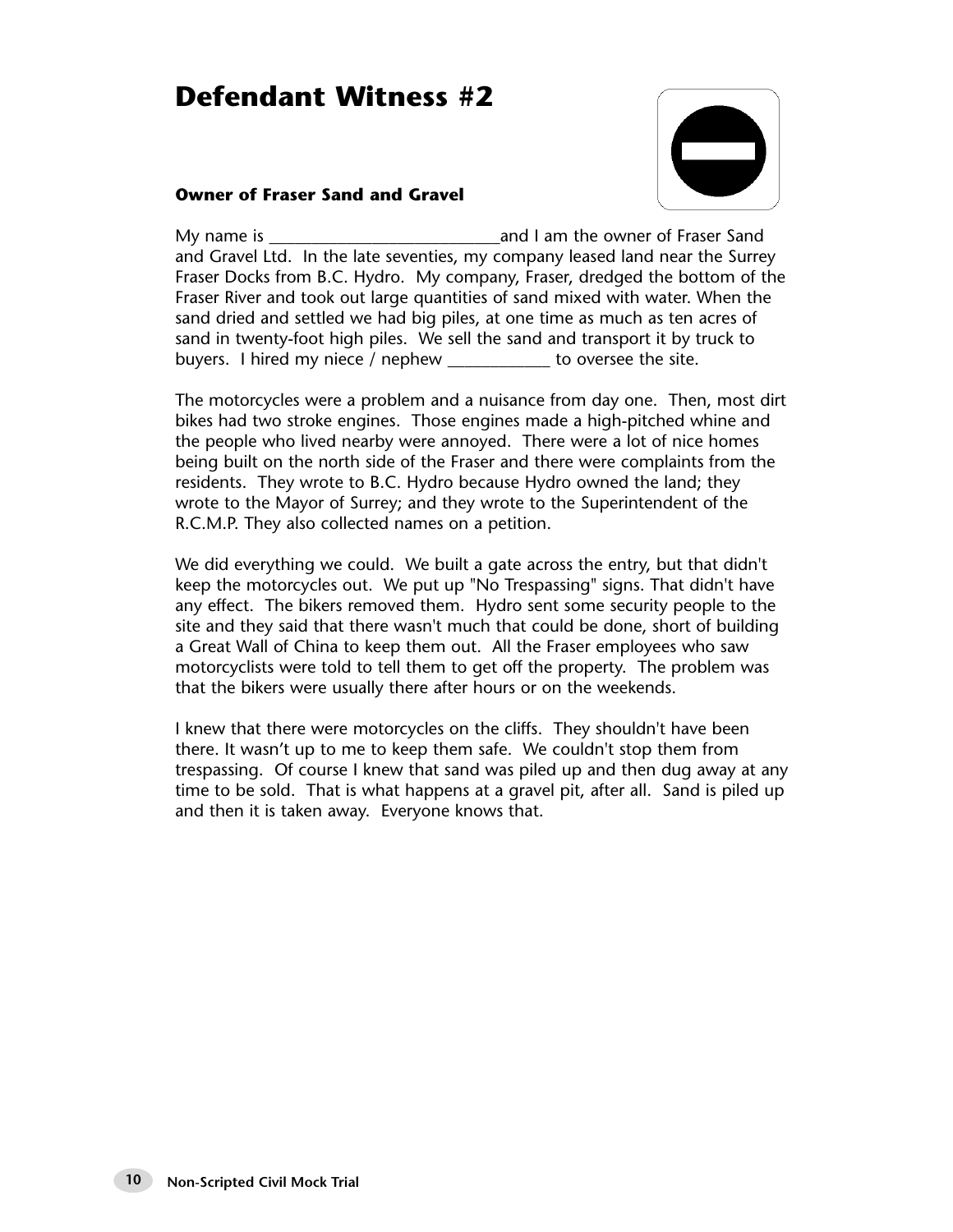## **Defendant Witness #3**



#### **Motor-cross expert**

My name is electron and I teach classes on off-road motorcycle riding. I have 15 years experience teaching offroad riding and, before that, I competed professionally for five years on the North American Extreme Motorcycle Circuit. While a professional rider, my riding skills were recognized in many of the premier motorcycling events such as the nearby Delta Ultimate Motorcycling Event (DUM-E). I won one DUM-E in 1972 and another DUM-E in 1974. I am also qualified to give opinions as to the approximate speed of vehicles based upon an examination of an accident scene.

Defendant's counsel asked me to provide an opinion about how a reasonable and careful driver should operate an off-road motorcycle in off-road conditions similar to the ones the plaintiff was riding in on the day of the accident. As well, the defendant's counsel asked me to visit the scene to determine whether the tracks on the gravel pile supported or did not support the plaintiff's claim that s/he was travelling at ten kilometres per hour at the time of the accident.

#### **Hill climbing**

First, a reasonable and safe rider should always keep their feet on the footrests while climbing a hill. Traction is changed by standing on the footrests and by changing your weight. If you take your feet off the footrests and put them on the ground it lightens the weight on the rear tire and causes a loss of traction or grip.

Second, as you come to the top of a hill you must reduce the gas otherwise the front wheel will leave the ground and you will not have steering control or a front brake. This would increase your stopping time and make it more difficult to avoid an problem.

Third, you must always ride a hill with care, as you don't know what's on top.

#### **The plaintiff's speed**

The gravel pile that the plaintiff fell off had a 15-foot flat portion just before the cliff that dropped 15-20 feet to the ground. The skid marks left on the flat portion of the gravel pile suggested a speed of close to 30 kilometres per hour.

A person travelling on a motorcycle at 10 kilometres per hour can stop in 6-7 feet. The plaintiff was not able to stop in that distance.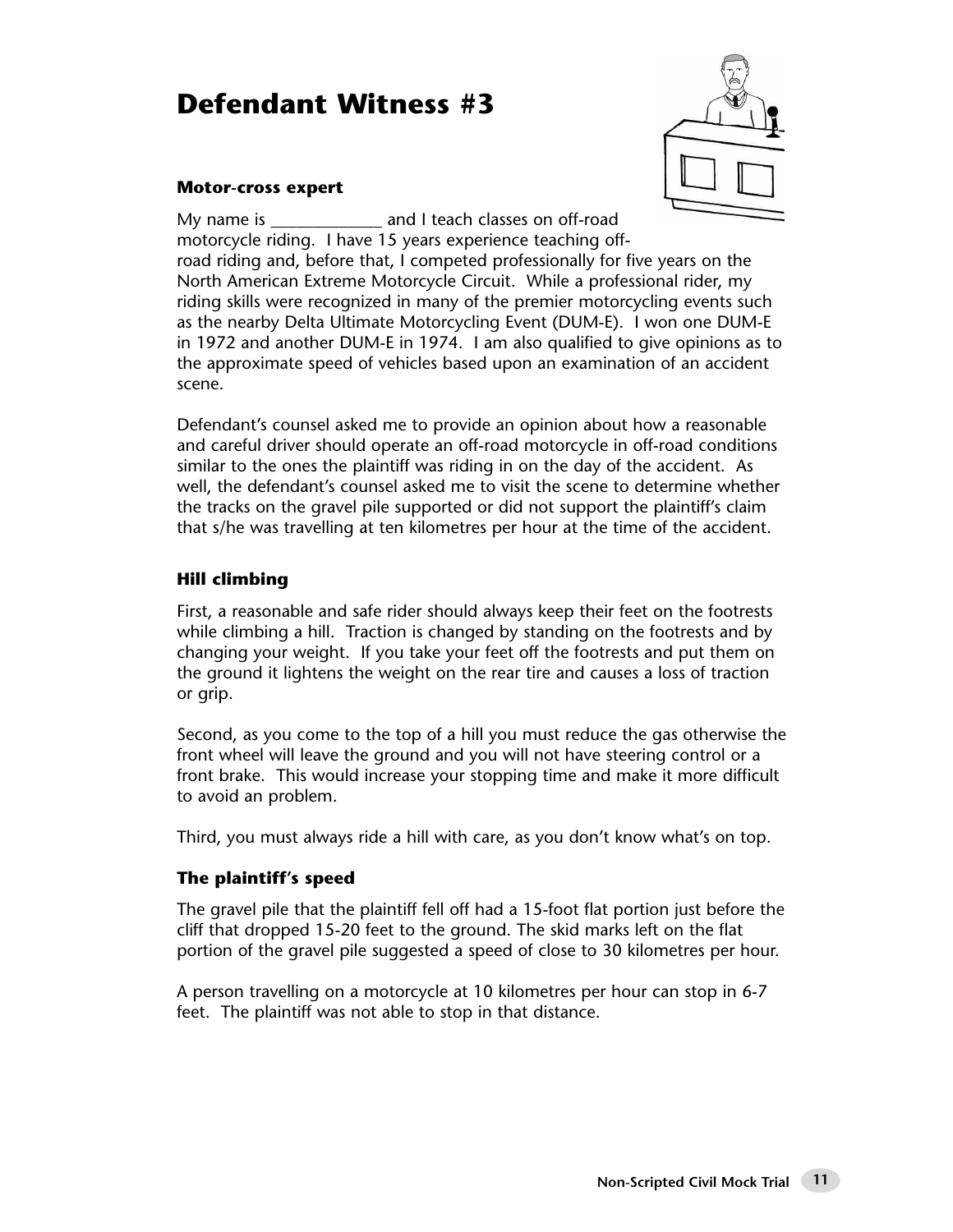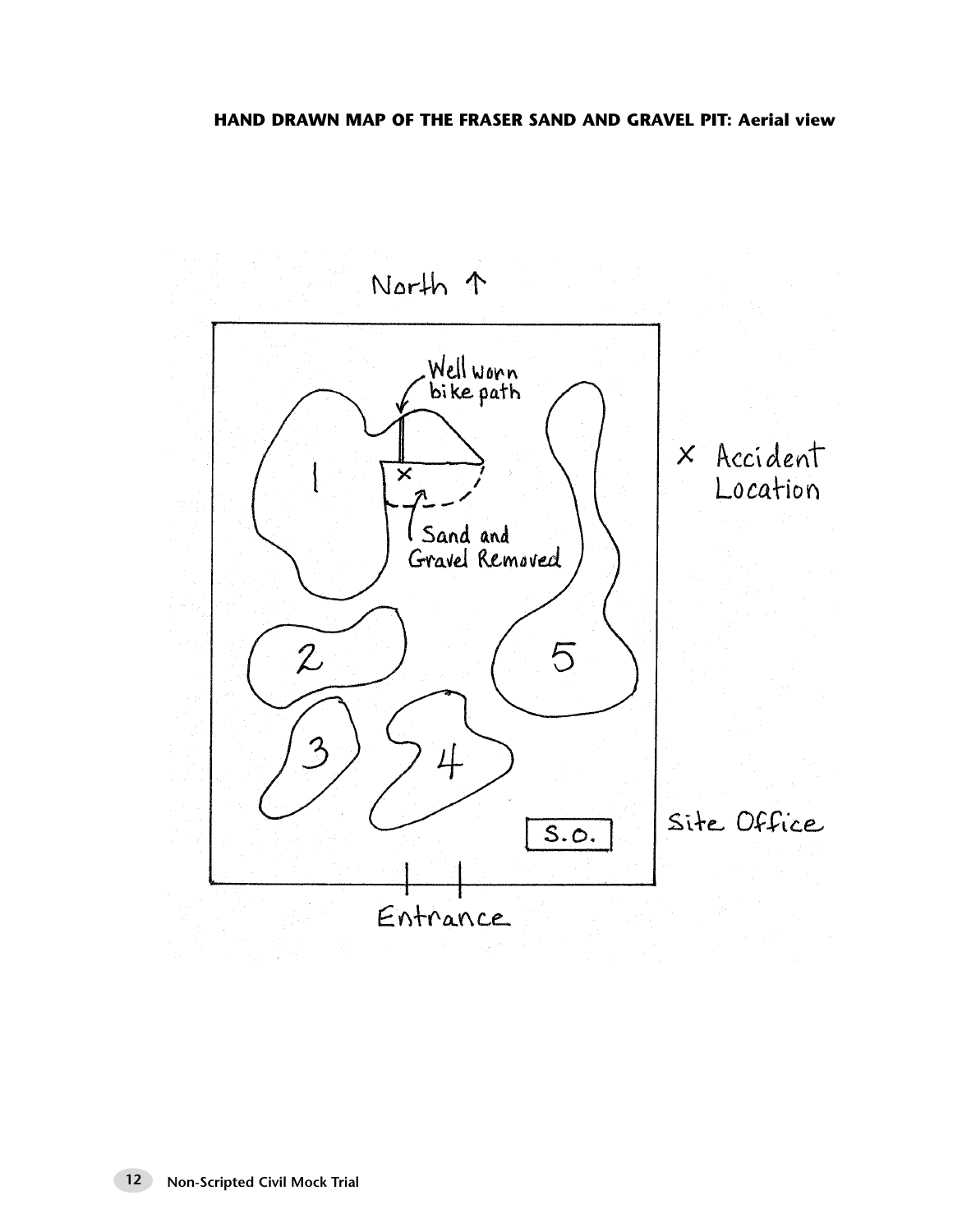# **ROLE SHEETS FOR CRIMINAL OR CIVIL MOCK TRIAL IN SUPREME COURT**

# **Crown/Plaintiff's Counsel Role**

You are going to be Crown or plaintiff's counsel # \_\_\_\_\_\_\_\_\_\_\_\_\_\_\_\_\_\_\_\_\_\_\_\_\_\_\_\_\_\_\_\_ in this trial.

This means that you are going to be a lawyer who works for the government or the lawyer who works for the plaintiff. Your job is to organize and present, before the judge and the jury, all evidence that the government or plaintiff has gathered against the person who is on trial. This is an important job, so be prepared. Read this completely and then read the role sheets of the students who will be called as witnesses.

Before the trial, write out a list of questions to ask each of your witnesses so that all their evidence comes out during the trial. You only have one chance to do this during the trial with each witness so you will have to be organized. During the trial call the Crown or plaintiff's witnesses to the stand in the order that is marked on the role sheet.

## **Dividing the Work**

You and your partner(s) will divide the work. In this trial, there are nine tasks for the Crown or plaintiff's counsel so each of you will take three. After each task we suggest which lawyer should do it.

- 1. Opening statement to the jury a short statement that tells the jury what your theory is and what witnesses you are going to call. (Lawyer #1)
- 2. Questioning Crown/plaintiff's witness #1. (Lawyer #1)
- 3. Questioning Crown/plaintiff's witness #2. (Lawyer #2)
- 4. Questioning Crown/plaintiff's witness #3. (Lawyer #3)



- 5. Cross-examining defence/defendant's witness #1. (Lawyer #1)
- 6. Cross-examining defence/defendant's witness #2. (Lawyer #2)
- 7. Cross-examining defence/defendant's witness #3. (Lawyer #3)
- 8. Closing statement to the jury a short statement telling the jury what the most important evidence is and why it is clear that the accused person is "guilty beyond a reasonable doubt" or why the defendant is at fault in a civil trial. (Lawyer #2)
- 9. Speaking to sentence if the accused student is found guilty, you must be prepared to tell the judge what you think the sentence should be and why. If it is a civil trial then speak to the amount of the damages to be awarded the plaintiff. (Lawyer #3)

The "Trial Procedure" sheet tells you when each task should be done. Study it closely.

### **Preparing Questions for Your Witnesses**

- 1. Read the Indictment (in a criminal trial) or the Statement of Claim (in a civil trial).
- 2. Read the theory sheet so you know what your theory is and what the theory of the defence will be.
- 3. Read your witnesses story sheets. With your teacher's help, make up a list of questions.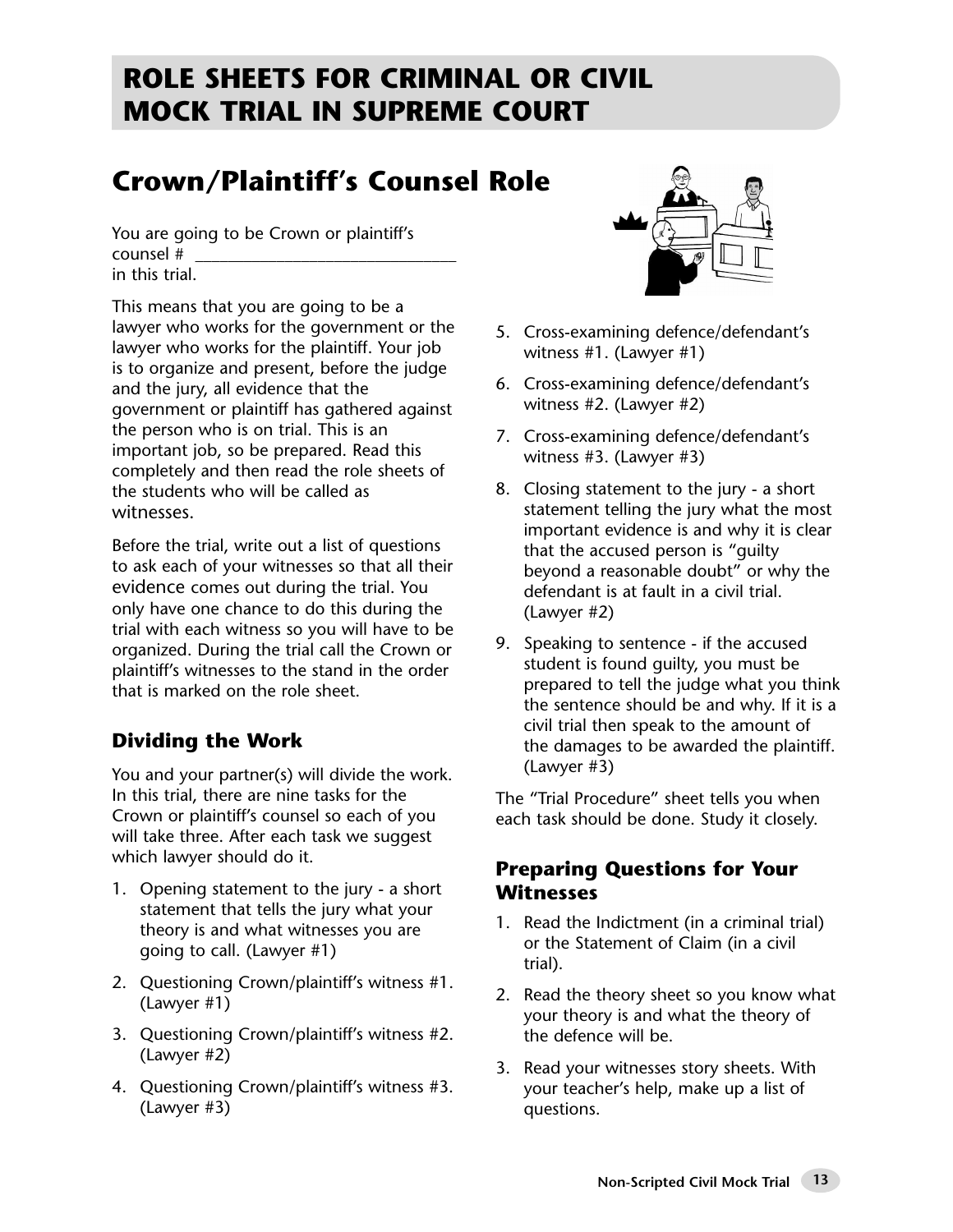Prepare your opening by listing your witnesses and what they will say and what the Crown or plaintiff's theory will be.

Prepare some questions to show the jury *who* your witness is. For example:

- Are you a student? What grade? What school?
- What is your occupation? Where are you employed? For how long? What qualifications do you have? (This is for an expert witness.)

Prepare some questions to show the jury *what* your witness actually saw or heard on the day that the accused persons supposedly broke the law or when the civil dispute arose. Make sure it is clear *where* your witness was, *what* and *whom* s/he saw, *how* it happened and *why* it happened. For example:

- What day did the incident happen on? What time did the incident happen? Where did the incident happen?
- What were you doing?
- What did you see?
- What did you do and why?
- Did you see the accused persons clearly?
- Can you identify the person about whom you are speaking? Do you see that person in court today?
- Point to the person you are describing.

When you have finished making your list of questions check to see that they are in the right order and that you haven't missed anything. The questions should make it easy for the jury to understand what your theory is and allow the witnesses' stories to come out completely. Remember that the jury does not know anything about this case so you have to make sure that the story they hear makes sense and is not confusing.

4. Decide in which order to call your witnesses. Send a list to the defence counsel.

- 5. Interview your witnesses.
- 6. Try to think about the other side's case and the arguments that they will make. Prepare your witness for crossexamination.

## **Preparing Questions for the Defence/Defendant's Witnesses**

After the defence lawyer has finished questioning each witness it will be your turn to ask questions of that witness. This is called **cross-examining** a witness. It is not easy to do. You do not want to ask the same questions that the defence lawyer asked. Your job is to point out to the jury the weaknesses in the story of the defence witness. You may also want to show that the witness is unreliable.

1. Read the stories of the defence witnesses.

> Think of some difficult questions you can ask each person. Try to show inconsistencies in the evidence. Use some of the cross-examination techniques that are described below. For example:

- Do you like the accused/defendant?
- You are very good friends with the accused/defendant, aren't you?
- You discussed this case with the accused/defendant before testifying, didn't you? Are you trying to prevent the accused/defendant from going to jail/being found at fault?

Try to think of at least five or six questions or more for each witness. Try to make the jury see that the defence witness either doesn't really know what happened or is trying to protect the accused/defendant. Perhaps the witness is a close friend or even a boyfriend or a girlfriend of the accused/defendant.

3. Practise these questions on your partners to see if they work.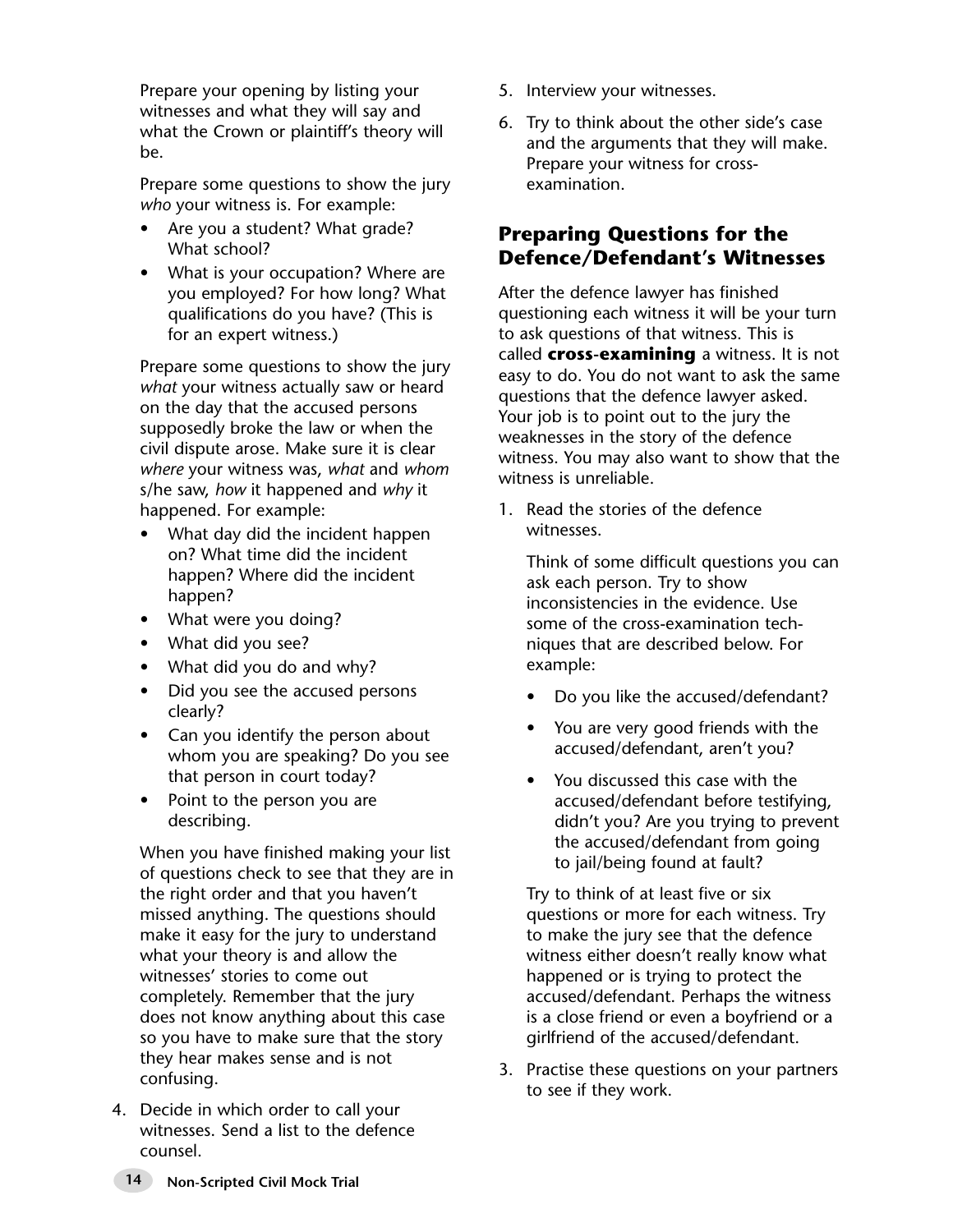## **Witness Examination Techniques**

Strategy and planning can be very important when witnesses are prepared to testify.

## **Preparation of Witnesses**

Prepare your case well and know how the witness's evidence will affect or support the theory you are trying to present. See if there are any inconsistencies or weak points in the witness's evidence that you can expand on at trial. For example, if the identity of the accused is in issue then prepare questions touching on eyesight, lighting or the integrity of the identification evidence to support that position. Your examination should check the facts and the memory of the witness as well as to try to uncover some new information.

*Direct examination:* Be well prepared. Be careful not to ask leading questions and make sure that you ask questions in the correct order. Check to make sure you have not missed anything. Think about and advise your witness as to what types of questions s/he will be asked. Witnesses may be confused about questions that begin with, "Isn't it possible that... ?" You can advise them to answer that question by saying, "It is not possible in this case because it happened this way... "

*Cross-examination:* Try to use a variety of approaches in questioning the witness. Try not to ask a question of a witness when you are not sure what the answer will be because you might get an answer that hurts your case. Witnesses are usually worried about testifying well and are nervous about being questioned so counsel's approach to questioning can have an effect on how the evidence comes out at trial. Some of the more common approaches include:

• Counsel may be extremely courteous and kind. S/he may flatter the witness about the way they gave their evidence and once the person is off guard counsel follows up with a series of questions like,

"Wouldn't it be fair to say... ?" Sometimes the flattery confuses the witness who then loses sight of the facts.

- Counsel may test the witness by being a bit nasty or aggressive right at the start of cross-examination to see how the witness will react. Counsel may needle or anger the witness by using questions such as, "Do you think you really can recall details of what happened two years ago?" or "Let me remind you that you are still under oath!" If you can make the witness angry or upset then you have given the judge/jury a different view of that person which may influence whether or not the evidence is believed.
- Counsel may use the phrase "I suggest to you that" to put forward a theory whether it is true or a mere possibility. The scenarios presented in this way put the suggestion before the judge/jury and even though this can be misleading the question will stand.
- Counsel can frame questions so that the answers are either "yes" or "no." This limits the possibility of getting an explanation, which counsel does not want to hear. Often if the witness tries to explain their answer then counsel might interrupt with, "Just answer the question, 'yes' or 'no'." Opposing counsel at this point should object by saying that the witness should be allowed to give their explanation.
- Sometimes counsel deliberately avoids cross-examination on key issues because they know that the answers they receive will 'cement' the case. So instead they question on a side issue in an attempt to affect the witness's credibility by getting him/her to guess. If counsel is successful then the next question may be, "Are you sure that happened?" which leads the judge/jury to find that maybe the evidence is not that reliable after all.
- Counsel may ask questions about whether or not the witness fabricated or made up their evidence by asking if they got together with other witnesses and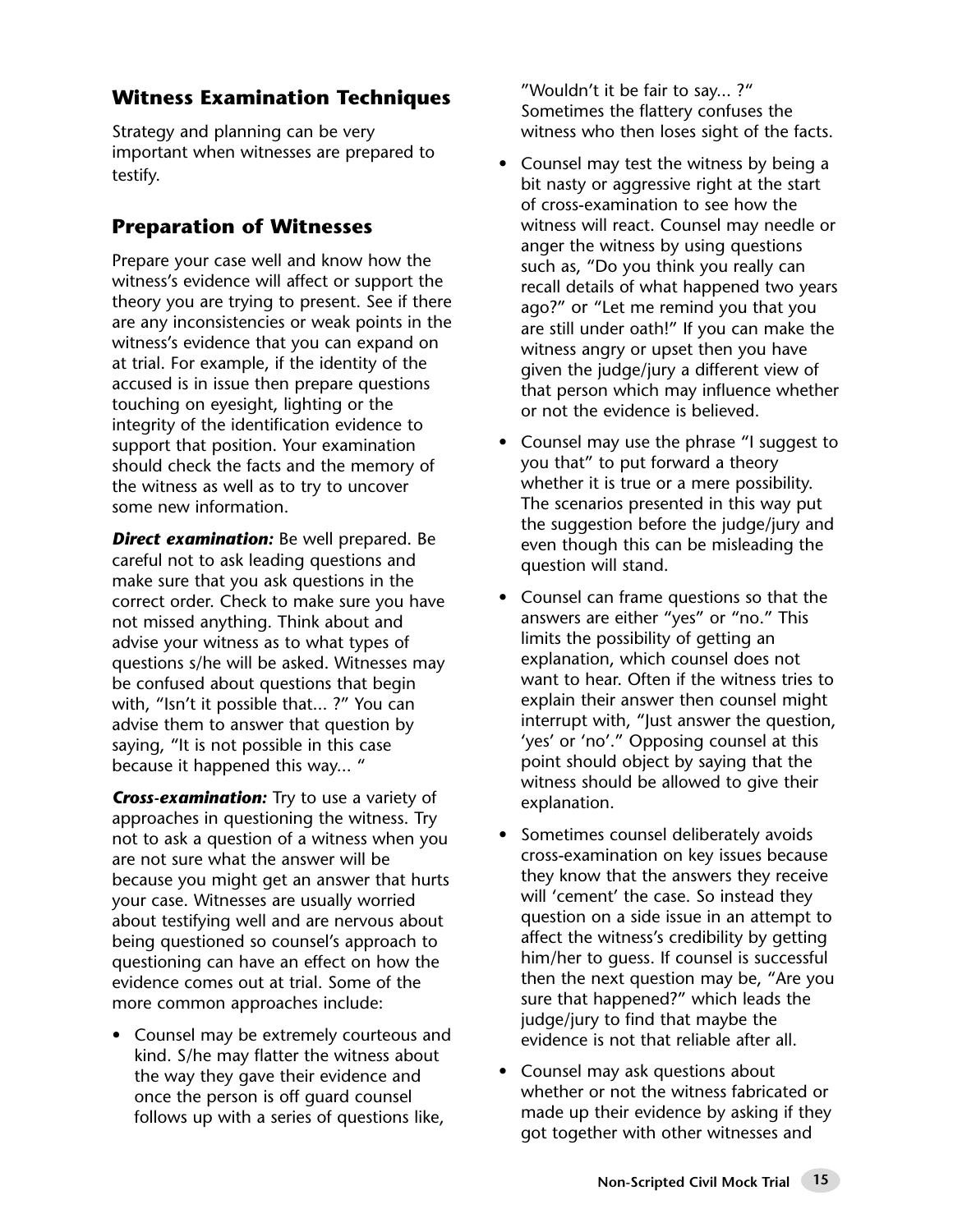discussed the case. If each witness comes up with exactly the same story then they may have rehearsed their testimony. It would look as if they are lying. This makes an impression on the judge or jury.

- Counsel should ask questions about the technical side of the case. Be sure you understand the technical points before you start this line of questioning to avoid looking unprepared and to avoid hurtful answers. Perhaps a thorough investigation has not been done and some evidence may not have been found. For example, in a criminal case there may be other suspects that were not properly investigated. This could raise a reasonable doubt.
- Counsel should ask questions as to whether or not an accused or any other witness was given promises in return for his/her statement. These questions refer to the issue of whether or not that evidence is somehow tainted. This type of evidence may not be believed as the witness received a personal benefit or consideration in exchange for his/her testimony.

## **Objections**

During the trial, you can object if you think that the lawyers for the defence are asking unfair questions. When making an objection, you should stand up and explain to the judge why you are objecting. You should only object a few times during the trial.

#### **Summation**

Prepare your summation using actual evidence given at trial which supports your case. Challenge the defence's evidence and point out problems with it stating that the only possible conclusion to be drawn is that the accused is guilty or the defendant is at fault. Remind the jury of the burden of

proof - beyond a reasonable doubt in a criminal case or on balance of probabilities in a civil case.

### **Prepare for Sentencing or Recommendations on the Amount of Damages**

Give your opinion on what the sentence should be considering the sentencing principles and options. Also place the emphasis on protecting the public. In civil cases you are going to argue that the plaintiff should have their actual costs (medical/legal/lost wages) covered and should also get enough money to make up for the loss of future enjoyment of life.

## **During the Trial**

1. Introduce yourself to the judge as follows:

''May it please my Lord/Lady, \_\_\_\_\_\_\_\_\_\_ (your name) appearing for the Crown/plaintiff."

- 2. Calling witnesses:
	- "My Lord/Lady, the Crown/plaintiff wishes to call (name of Crown/plaintiff witness) to the stand."
- 3. End your questions by saying:

"No further questions, my Lord/Lady."

4. Remember:

Always stand when addressing the judge.

Refer to the judge as "my Lord/Lady."

Speak in a loud, clear voice.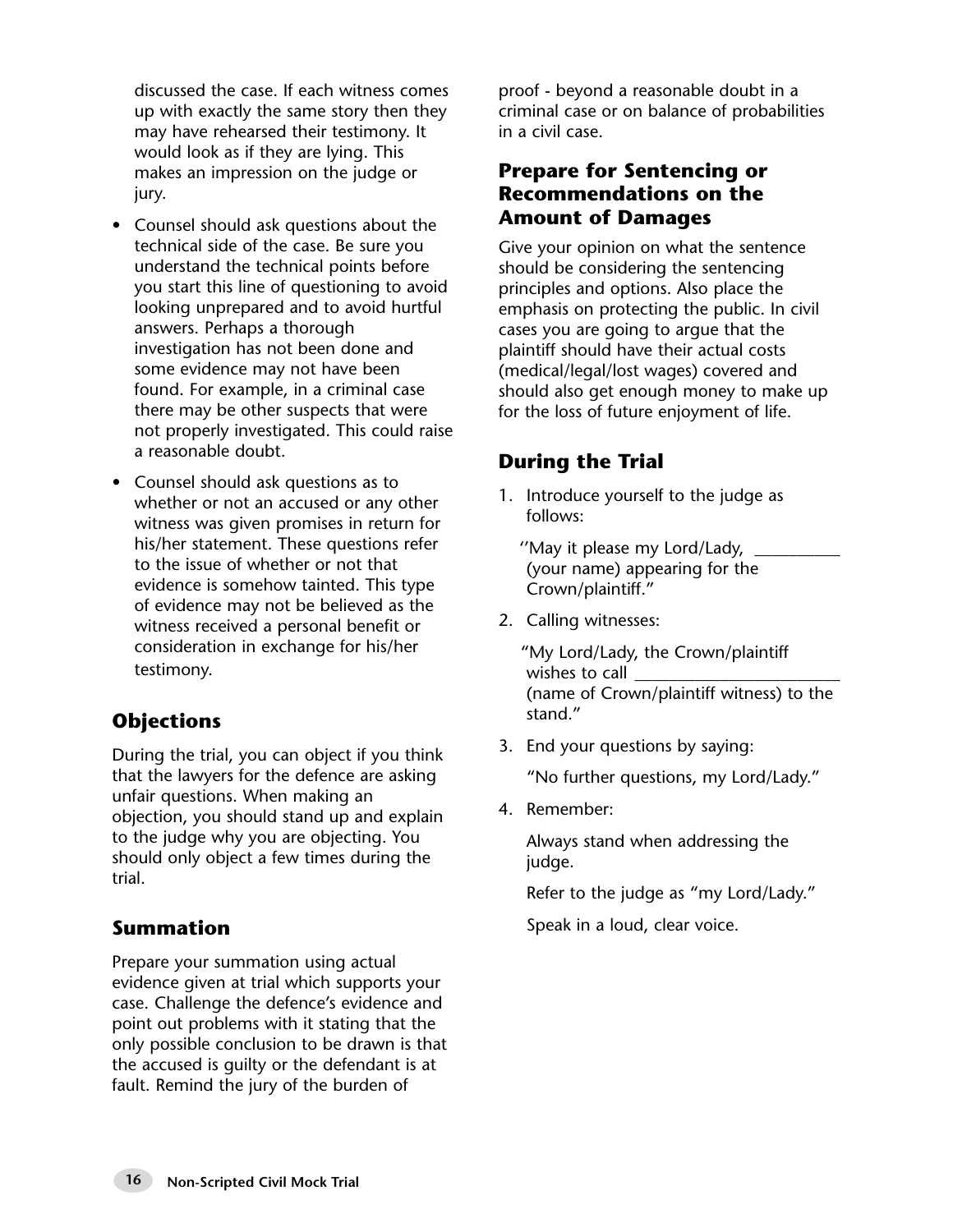# **Defence/Defendant's Counsel Role**

You are going to be defence/defendant's counsel #

in this trial. This means that you are going to be a lawyer who defends the accused students who are charged by the government with breaking the law or the defendant who is being sued. Your job is to protect the rights of the accused or the defendant and to present the facts that will show that your client is not guilty of breaking the law or is not at fault in a civil case. You will have to make it clear to the judge and jury that the Crown (the lawyers for the government) has not proven its case. The defence does not have to prove anything and does not have to call witnesses. However, in the mock trial the defence will call witnesses.

This is an important job, so be prepared. Read this completely and then read the stories of the students who will be called as witnesses.

Before the trial, write out a list of questions to ask each of your witnesses so that all their evidence comes out during the trial. You have only one chance to do this with each witness so you will have to be organized. During the trial call the defence witnesses to the stand in the order that is marked on the role sheets.

## **Dividing the Work**

You and you partner(s) will share the work. In this trial, there are nine tasks for the defence counsel, so each of you will take three. After each task we suggest which lawyer should do the task.

- 1. Opening statement to the jury a short statement that tells the jury what your theory is and what witnesses you are going to call. (Lawyer #1)
- 2. Cross-examining Crown/plaintiff witness #1. (Lawyer #1)



- 3. Cross-examining Crown/plaintiff witness #2. (Lawyer #2)
- 4. Cross-examining Crown/plaintiff witness #3. (Lawyer #3)
- 5. Questioning defence witness #1. (Lawyer #1)
- 6. Questioning defence witness #2. (Lawyer #2)
- 7. Questioning defence witness #3. (Lawyer #3)
- 8. Closing statement to the jury a short statement telling the jury what the most important evidence is and why it is clear that the lawyers for the government have not proved the accused guilty or why the defendant is not at fault. (Lawyer #2)
- 9. Speaking to sentence if the accused is found guilty, you must be prepared to tell the judge what you think the sentence should be and why. You should try to get a light sentence. In a civil trial you should speak to reducing the damages to be awarded. (Lawyer #3)

The "Trial Procedure" sheet tells you when each task should be done. Study it closely.

### **Preparing Questions for the Crown/Plaintiff's Witnesses**

After the Crown/plaintiff's counsel has finished questioning their witness it will be your turn to ask questions of that witness. This is called a called **cross-examining** a witness. Your defence will start with the cross-examination of a Crown/plaintiff's witness. You will not be able to question your own witnesses until later in the trial.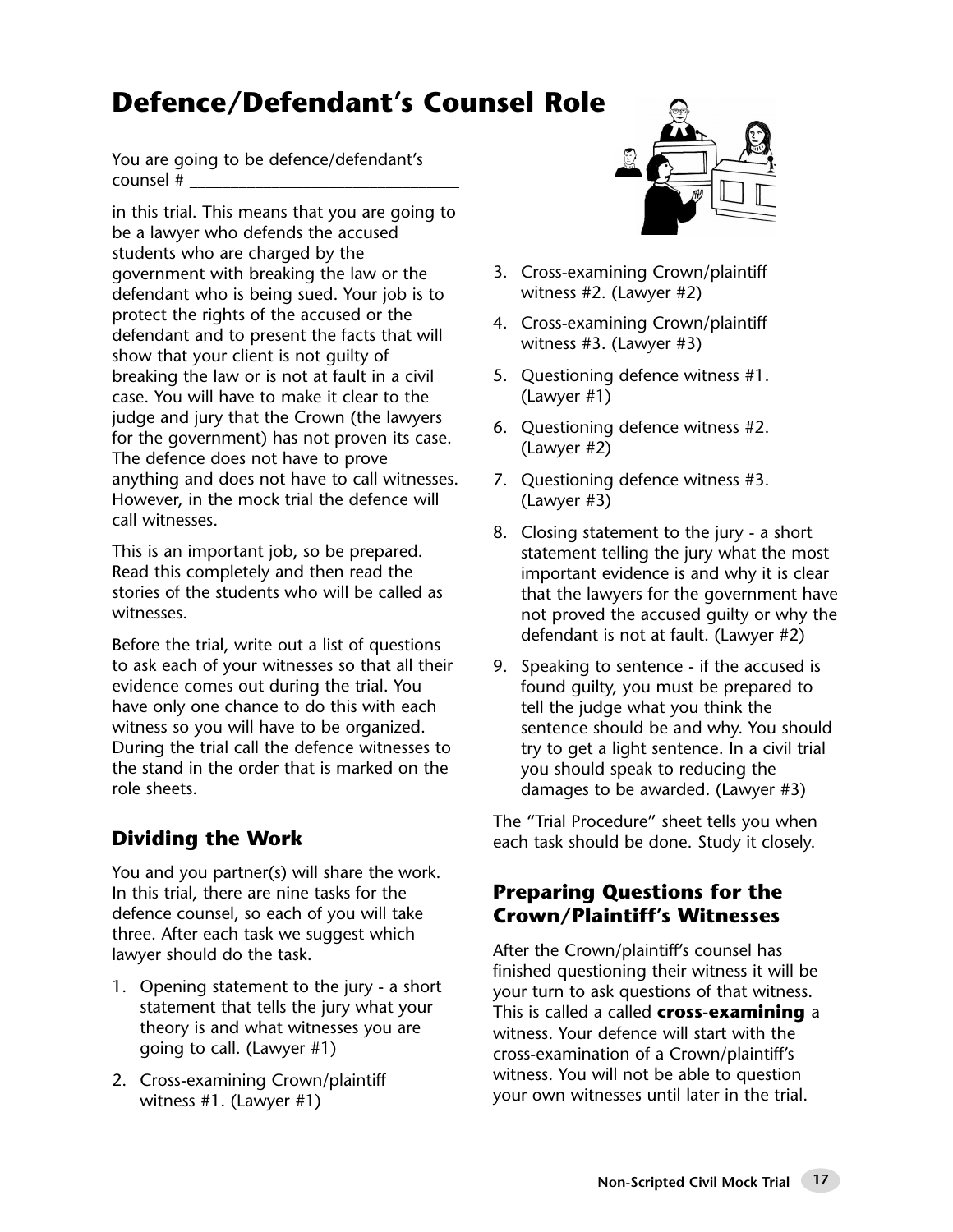Your job is to make the jury see the weaknesses in each Crown/plaintiff's witness's story and to show that the Crown/plaintiff's lawyers have not proved their case. It is not easy to do. You will have to prepare some questions to ask the Crown/plaintiff's witnesses. You do not want to ask the same questions that Crown counsel asked.

- 1. Look at the indictment (in a criminal trial) or read the Statement of Claim (in a civil trial) before you start in order to see what needs to be proven.
- 2. Read the "Trial Theories" sheet so you know what your theory is and what the theory of the Crown or plaintiff will be.
- 3. Study the stories of the Crown/plaintiff's witnesses. Starting with the first witness, think of some difficult questions that you can ask this person that will support your defence. For example:
	- Have you received any benefit in exchange for your testimony?
	- Have you discussed your testimony with other Crown/plaintiff's witnesses? Did they tell you what to say?
	- Did you really see what happened?
	- You do not like the accused/defendant, do you?
	- Do you have a grudge against the accused/defendant?

Try to think of at least five or six questions or more for each witness. Try to make the jury see that the Crown/ plaintiff's witness either doesn't really know what happened or is saying things that do not agree with the Crown's/ plaintiff's theory. Use some of the crossexamination techniques listed below.

4. Practice these questions on your partner to see if they work.

During the trial listen carefully to what the witness actually says and make sure their testimony is complete. They might miss something like identifying the accused, so later you can use this in your closing to show that the case of the Crown/plaintiff has not been proven.

### **Preparing Questions for your Witnesses**

Look at each of your defence witnesses' story sheets. With your teacher's help, make up a list of questions that will help you prove your theory to the jury.

- 1. Prepare some questions to show the jury *who* your witness is. For example: Are you a student? Are you employed? Where do you work? What grade?
- 2. Prepare some questions to show the jury what your witness actually saw or heard on the day that the accused person supposedly broke the law or when the civil dispute arose. It should be made clear *where* your witness was, and he/she should tell his/her own story without help. For example:
	- What time did the incident happen? What were you doing? What did you see? Did you see things clearly?
	- What did you do? Who did you see? Why did you do that?
- 3. When you are questioning the accused/defendant ask about what happened and try to get answers to explain why the accused/defendant did certain things. Make sure s/he denies the allegations.
- 4. When you are finished making your list of questions check to see that they are in the right order and that you haven't missed anything. The questions should make it easy for the jury to understand what your theory is. Remember, the jury does not know anything about this case so you have to make sure that the story they hear makes sense and isn't confusing.
- 5. Decide in which order to call your witnesses and give a list to the Crown/ plaintiff's counsel.
- 6. Interview your witnesses. Try to anticipate the cross-examination questions and prepare your witnesses to answer these.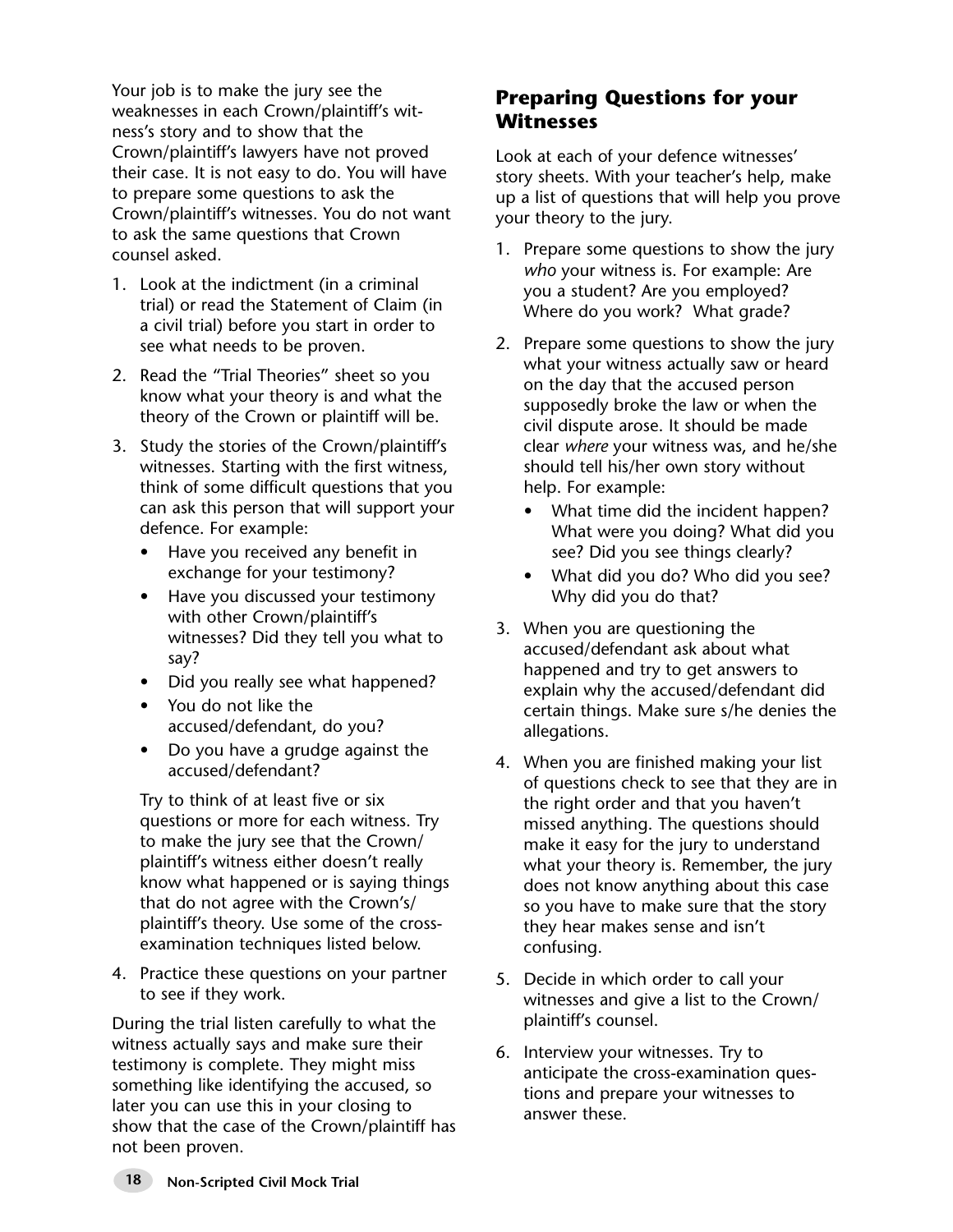## **Witness Examination Techniques**

Strategy and planning can be very important when witnesses are prepared to testify.

## **Preparation of Witnesses**

Prepare your case well and know how the witness's evidence will affect or support the theory you are trying to present. See if there are any inconsistencies or weak points in the witness's evidence that you can expand on at trial. For example, if the identity of the accused/defendant is an issue then prepare questions touching on eyesight, lighting or the integrity of the photo line-up to support that position. Your examination should check the facts and the memory of the witness as well as to try to uncover some new information.

*Direct examination:* Be well prepared. Be careful not to ask leading questions and make sure that you ask questions in the correct order. Check to make sure you have not missed anything. Anticipate and advise your witness as to what types of questions s/he will be asked. Witnesses may be confused about questions that begin with, "Isn't possible that... ?" You can advise them to answer that question by saying, "It is not possible in this case because it happened this way... "

*Cross-examination:* Try to use a variety of approaches in questioning the witness. Try not to ask a question of a witness when you are not sure what the answer will be because you might get an answer that is detrimental to your case. Witnesses are usually worried about testifying well and are nervous about being questioned vigorously so counsel's approach to questioning can have an effect on how the evidence comes out at trial. Some of the more common approaches include:

• Counsel may be extremely courteous and kind. S/he may flatter the witness about the way they gave their evidence and once the person is off guard counsel follows up with a series of questions like, "Wouldn't it be fair to say... ?" Sometimes the flattery confuses the witness who then loses sight of the facts.

- Counsel may test the witness by being a bit nasty or aggressive right at the start of cross-examination to see how the witness will react. Counsel may needle or anger the witness by using questions such as, "Do you think you really can recall details of what happened two years ago?" or "Let me remind you that you are still under oath!" If you can make the witness angry or upset then you have given the judge/jury a different view of that person which may influence whether or not the evidence is believed.
- Counsel may use the phrase "I suggest to you that" to put forward a theory whether it is true or a mere possibility. The scenarios presented in this way put the suggestion before the judge/jury and even though this can be misleading the question will stand.
- Counsel can frame questions so that the answers are either "yes" or "no." This limits the possibility of getting an explanation, which counsel does not want to hear. Often if the witness tries to explain their answer then counsel might interrupt with, "Just answer the question, 'yes' or 'no'." Opposing counsel at this point should object by saying that the witness should be allowed to give their explanation.
- Sometimes counsel deliberately avoids cross-examination on key issues because they know that the answers they receive will 'cement' the case. So instead they question on a side issue in an attempt to compromise the witness's credibility by getting him/her to guess. If counsel is successful then the next question may be, "Are you sure that happened?" which leads the judge/jury to find that maybe the evidence is not that reliable after all.
- Counsel may ask questions about whether or not the witness fabricated or made up their evidence by asking if they got together with other witnesses and discussed the case. If each witness comes up with exactly the same story then they may have rehearsed their testimony. It would look as if they are lying. This makes an impression on the judge or jury.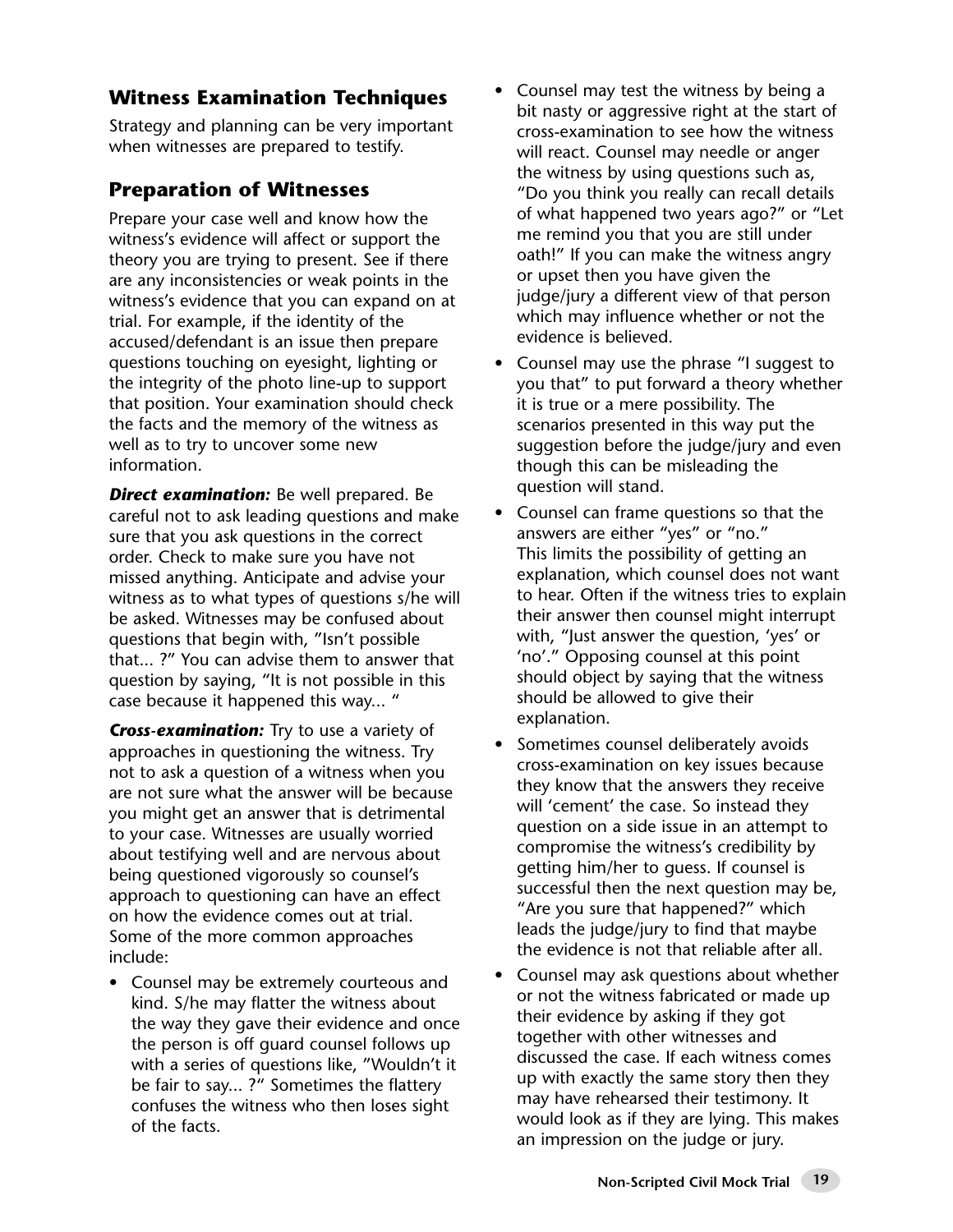- Counsel should ask questions about the technical side of the case. Be sure you understand the technical points before you start this line of questioning to avoid looking unprepared and to avoid detrimental answers. Perhaps a thorough investigation has not been done and some evidence may not have been found. For example, in a criminal case there may be other suspects that were not properly investigated. This could raise a reasonable doubt.
- Counsel should ask questions as to whether or not an accused or any other witness was given promises in return for his/her statement. These questions refer to the issue of whether or not that evidence is somehow tainted. This type of evidence may not be believed as the witness received a personal benefit or consideration in exchange for his/her testimony.

## **Objections**

During the trial you can object if you think that the lawyers for the Crown/plaintiff are asking unfair questions. When making an objection, you should stand up and explain to the judge why you are objecting. You should only object a few times during the trial.

## **Summation**

Prepare your summation using actual evidence given at the trial which supports your case. Disagree with the Crown/plaintiff's evidence and point out the problems with it. Argue that the only possible conclusion to be drawn is that the accused is innocent or that the defendant is not at fault. Remind the jury of the burden of proof—beyond a reasonable doubt in a criminal trial or on a balance of probabilities in a civil trial.

#### **Prepare for Sentencing or Recommendations on the Amount of Damages**

**Criminal:** In a criminal trial give your opinion on what the sentence should be. Place the emphasis on rehabilitation of the accused and whether the court can help this person become a contributing member of society. Point out the good qualities of the accused, how sorry s/he is, how s/he has learned his/ her lesson, if these are true. You may also point out that the accused has the type of family or school background that has contributed to the current problems with the law.

**Civil:** In a civil case, the defendant's counsel would speak to the amount of money to be awarded the person suing and would try to get that lowered. Details of the defendant's current finances would have to be introduced to show hardship. In jury cases, the jury decides on the amount of damages. Counsel for each side would be asked what questions the jury should consider, such as whether or not the defendant is at fault and if so, how much the defendant should pay.

## **During the Trial**

- 1. Introduce yourself to the judge as follows: "May it please my Lord/Lady, \_\_\_\_\_(your name) appearing for the defence."
- 2. Calling witnesses: ''My Lord/Lady, the defence wishes to call (name of defence witness) to the stand."
- 3. End your questions by saying: "No further questions, my Lord/Lady."
- 4. Remember:

Always stand when addressing the judge, and when the accused/defendant must stand, such as on reading of indictment, the return of the verdict and during sentencing.

Refer to the judge as "my Lord/Lady."

Speak in a loud, clear voice.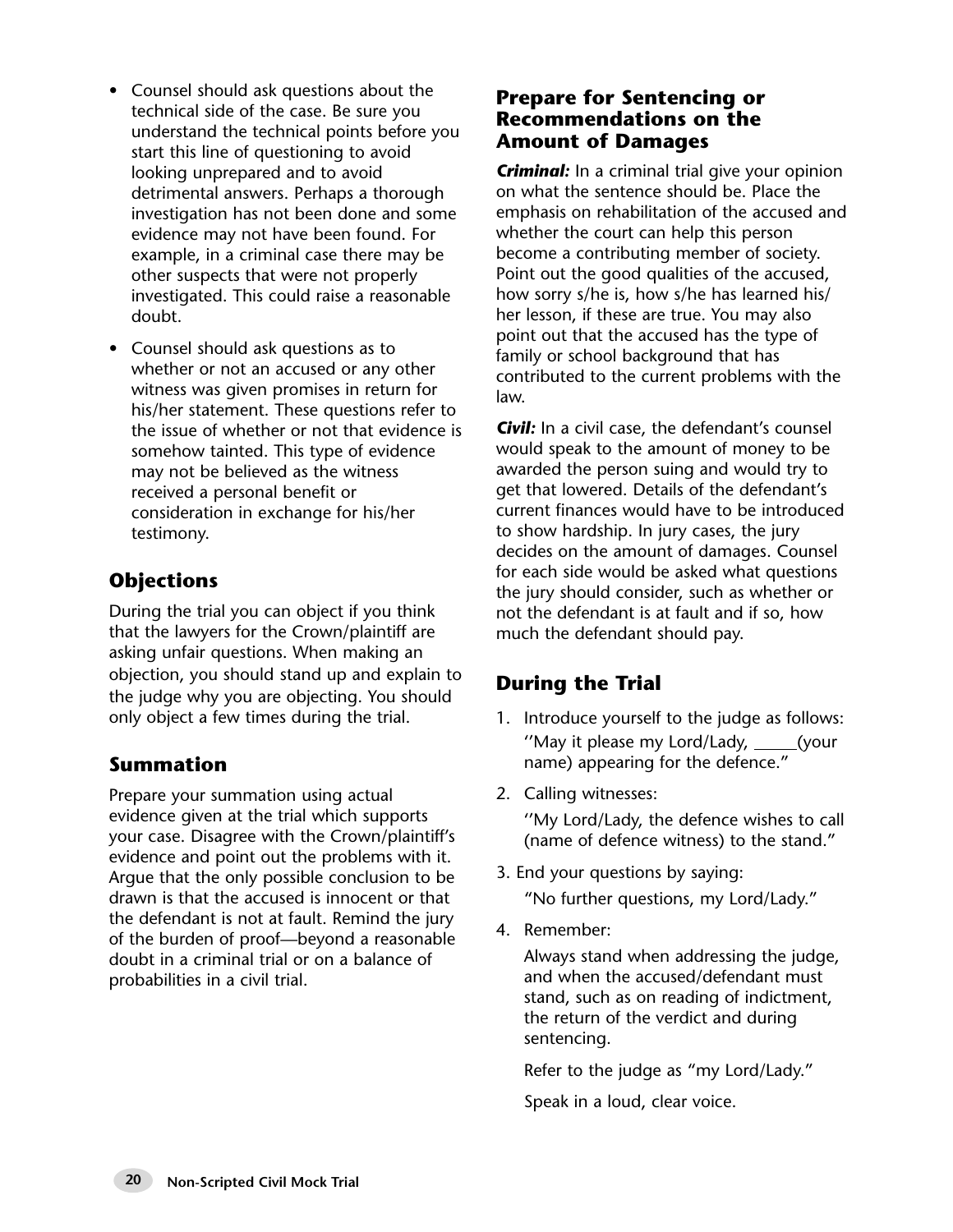# **Witness Role**

Witnesses are the people who give testimony or evidence during the trial about what they have seen or experienced.

If you are testifying in a criminal case you may have witnessed the alleged offence or been the victim of the offence or you may be a police officer or expert. In a civil case you may be the plaintiff, defendant, or some other witness who has testimony important to the case.

Think about your role and how your character would look. How would the witness, plaintiff, accused or defendant act and what feelings do you think that character would have? Get yourself into the role and become the character by the way you think, talk and walk.

The witness must answer the questions asked by the lawyers and do so in a clear and truthful manner so that the judge and jury can understand what really happened in the case.

## **Preparation:**

- 1. Read the fact sheet for your witness. You may want to memorize your evidence so you do not have to refer to a sheet while giving evidence. It is better to do your role without prompting.
- 2. Tell the lawyer who interviews you what happened and how you became involved. Do not tell anyone else, especially the jury members. Others will hear what you have to say in court.
- 3. If you need to add details to your facts discuss this with the lawyer and the teacher first as you are to stay as close to the facts as possible.
- 4. A witness's demeanor (actions) while testifying also gives the jury information. The jury will not only hear the words of the witness but will also observe the



manners, clothes and attitude of the witness. After observing the witness, the jury will reach conclusions about whether or not they believe the evidence of that witness.

- 5. Be prepared for cross-examination by the other lawyer by thinking about what type of questions you might be asked. Answer as clearly and briefly as possible.
- 6. If a lawyer asks a question that you do not understand, ask him/her to repeat it.
- 7. If a lawyer asks a question you cannot answer, tell him/her that you do not know the answer to that question.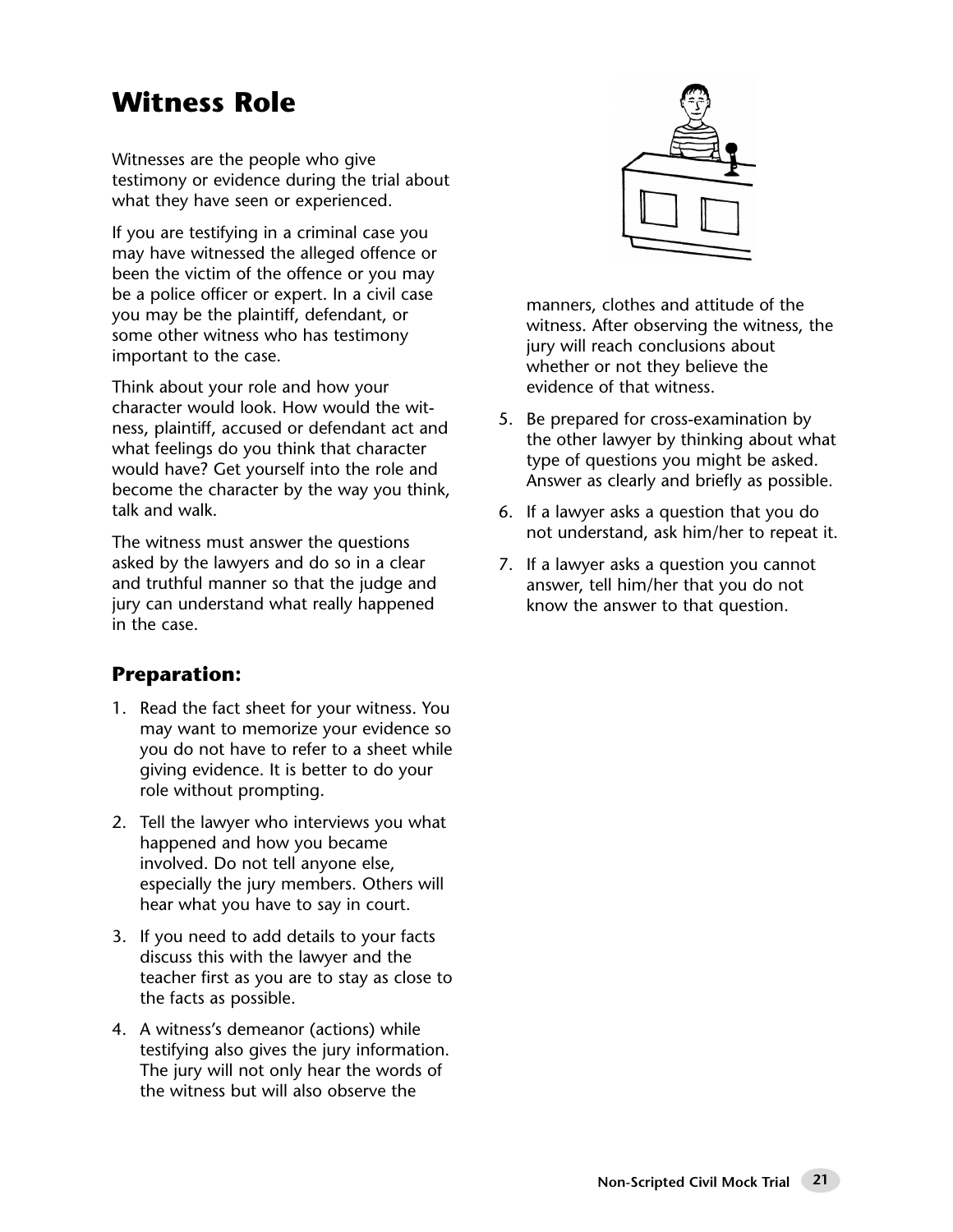# **Judge's Role**

The role of the judge varies from trial to trial. If there is no jury, the judge decides whether an accused person is guilty or not guilty or if the defendant is at fault. When there is a jury, the judge's role is to maintain order in the courtroom, to settle disputes that may arise between the lawyers, to make rulings on the law, to instruct the jury and to sentence the accused if he or she is found guilty or to determine which questions the civil jury must decide at the end of the evidence. In a real trial, a judge would have much more to do. Since this is a short trial, you will only have time to do some of the things that a judge ordinarily does.

## **Your Role During the Trial**

- 1. When the trial is ready to begin, you will be escorted into the courtroom by a sheriff. You should wait outside the door of the courtroom until the court clerk says, "Order in the court. All rise." When you hear this, you should walk into the courtroom and take your seat. As you are sitting down, make a slight bow and ask everyone to be seated.
- 2. You will speak to the jury at the beginning of the trial to explain their role in the proceedings. Ask your teacher to show you the scripted criminal trial so you will know how to write your introduction. Basically you are going to tell the jury what the burden of proof is and what your role is in relation to their role.
- 3. During the trial, you should follow the trial procedure list to make sure that everyone is following the correct order of presentation.
- 4. If the courtroom gets noisy during the trial, you should ask for "order in the court" and make sure that things quiet down before the lawyers continue. When the lawyers have finished questioning a witness you should excuse



that witness by saying, ''You may step down now."

- 5. If a disagreement on the law or procedure occurs between the lawyers you must be ready to decide the outcome of the argument. For example, if one lawyer objects to a question the other lawyer is asking a witness you must ask the lawyer who objects to state a reason for the objection. Then ask the other lawyer to defend his/her question. You will then make a decision: you can allow the lawyer asking the question to go on, or you can say, "Please do not ask that question" or "Please rephrase the question." You must be ready to settle any dispute.
- 6. Do not ask questions of the witnesses during the trial. Only lawyers may do this. You may, however, ask to have something that you didn't understand repeated or stated more clearly, such as a witness's answer or a lawyer's question. You should ask witnesses to speak up if they are speaking too softly.
- 7. When the lawyers have finished making their closing statements to the jury, you must give instructions to the jury. This is called the "charge" to the jury. You will review the evidence briefly and tell how the law should be applied to the facts of the case.

"As members of the jury, you must decide whether the accused is guilty or not guilty. Our law says that every accused person is presumed to be innocent until proven guilty. It is your job to decide whether the Crown lawyers have proven the guilt of the accused beyond a reasonable doubt. If they haven't then you must acquit the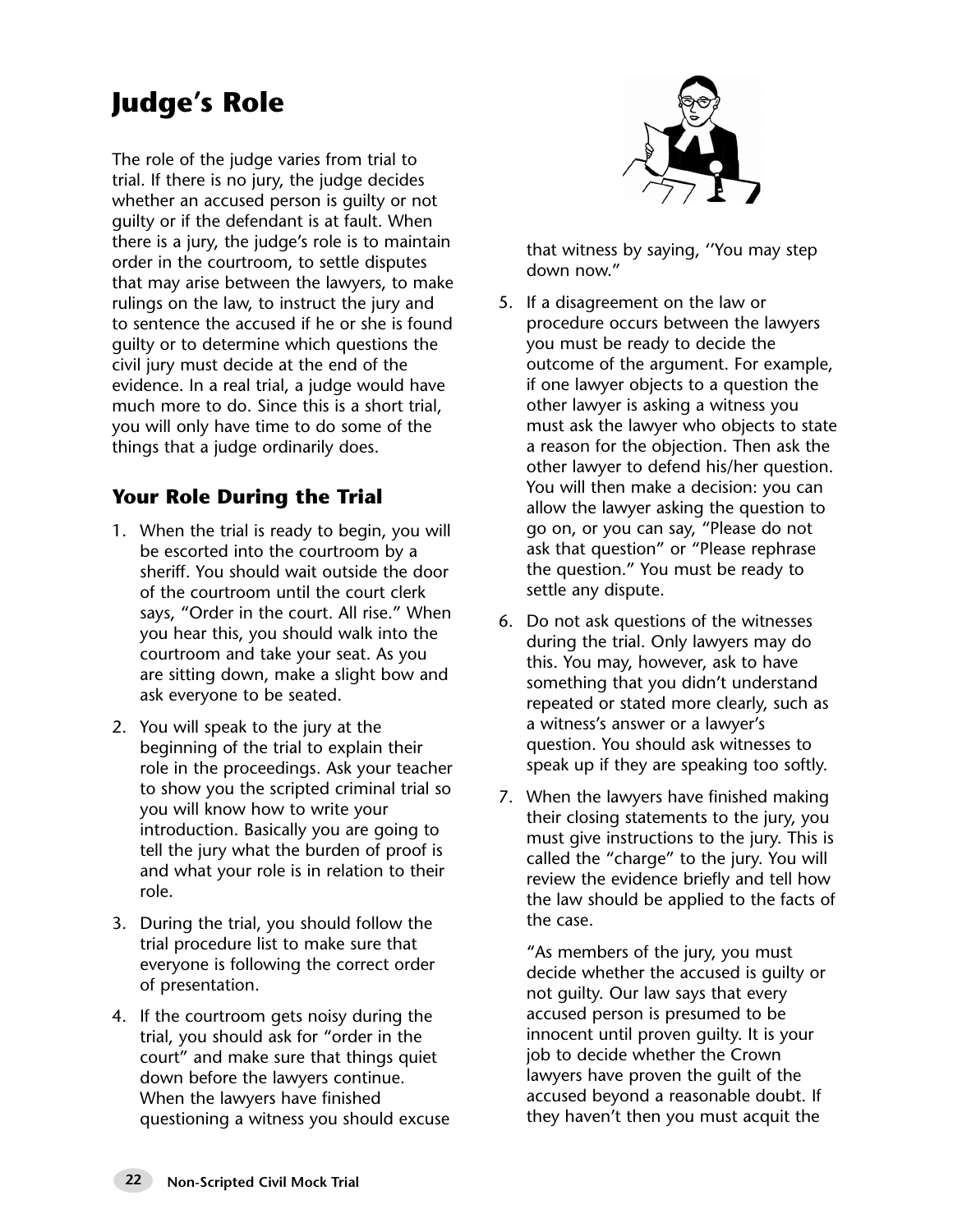accused. The Crown must prove the particulars of the offence which include the date and place that the crime was committed or attempted, that the accused is the person who committed the crime, and all the elements of the offence. (For example, the elements of robbery are that something was taken without the owner's consent or permission and that the threat of force or force was used to commit the theft. The elements of assault are that there was the threat of force or force applied and that there was no consent to the assault.)

In a civil case you would review the evidence and the law with the jury. You would also tell them how to present their verdict, which is in the form of answering specific questions. You can go over the questions that they will be asked to answer during their deliberation. A sample of the type of questions follows:

IN THE SUPREME COURT OF BRITISH COLUMBIA

Between Pat Panic (Plaintiff) and Billy Bully (Defendant)

QUESTIONS FOR THE JURY

(1) Were the plaintiff's injuries in the accident of September 4, the fault of the defendant?

Yes or No

(2) If the answer to question (1) is YES:

a. What amount of general damages do you award? \$

b. What amount of future wage loss do you award? \$

c. What amount of future medical costs do you award? \$\_\_\_\_\_\_\_\_\_\_

Dated at the City of \_\_\_\_\_\_\_\_\_\_\_\_\_\_\_\_\_\_\_\_, British Columbia, this \_\_\_\_\_ day of \_\_\_\_\_\_\_\_\_,

\_\_\_\_\_\_\_\_\_\_\_\_\_\_\_\_\_\_\_\_\_\_\_\_\_\_\_\_\_\_\_\_\_\_\_\_\_\_

20\_\_.

8. After the charge is read you send the jury to the jury room to make their decision by saying:

"In a real trial, you would have to make a unanimous decision. Since time is short, I ask you to decide by a majority decision only. Go now to the jury room to make your decision."

9. When the jury has reached a verdict the foreperson will tell the sheriff who will then inform the court clerk. The court clerk notifies the counsel and the judge and then the jury is brought back into the courtroom.

#### **In a criminal trial:**

If the accused is found not guilty, say the following:

" (accused) , please stand. As this jury has found you not guilty, you are free to go."

If the verdict is guilty, ask the lawyers if they have anything to say about what the sentence should be. Listen to them and then say the following:

(accused), please stand. As this jury has found you guilty, it is now my duty to sentence you. Do you have anything to say?"

After the accused has replied, you should say what sentence you think is fair. You can start out by saying:

"In sentencing I must consider:

- The seriousness of the crime.
- The protection of the public.
- General deterrence which means that everyone should know what type of sentence will be given if they commit this type of offence or crime.
- Specific deterrence which considers whether or not the accused needs to be prevented from committing further offences or crimes.

CHIEF JUROR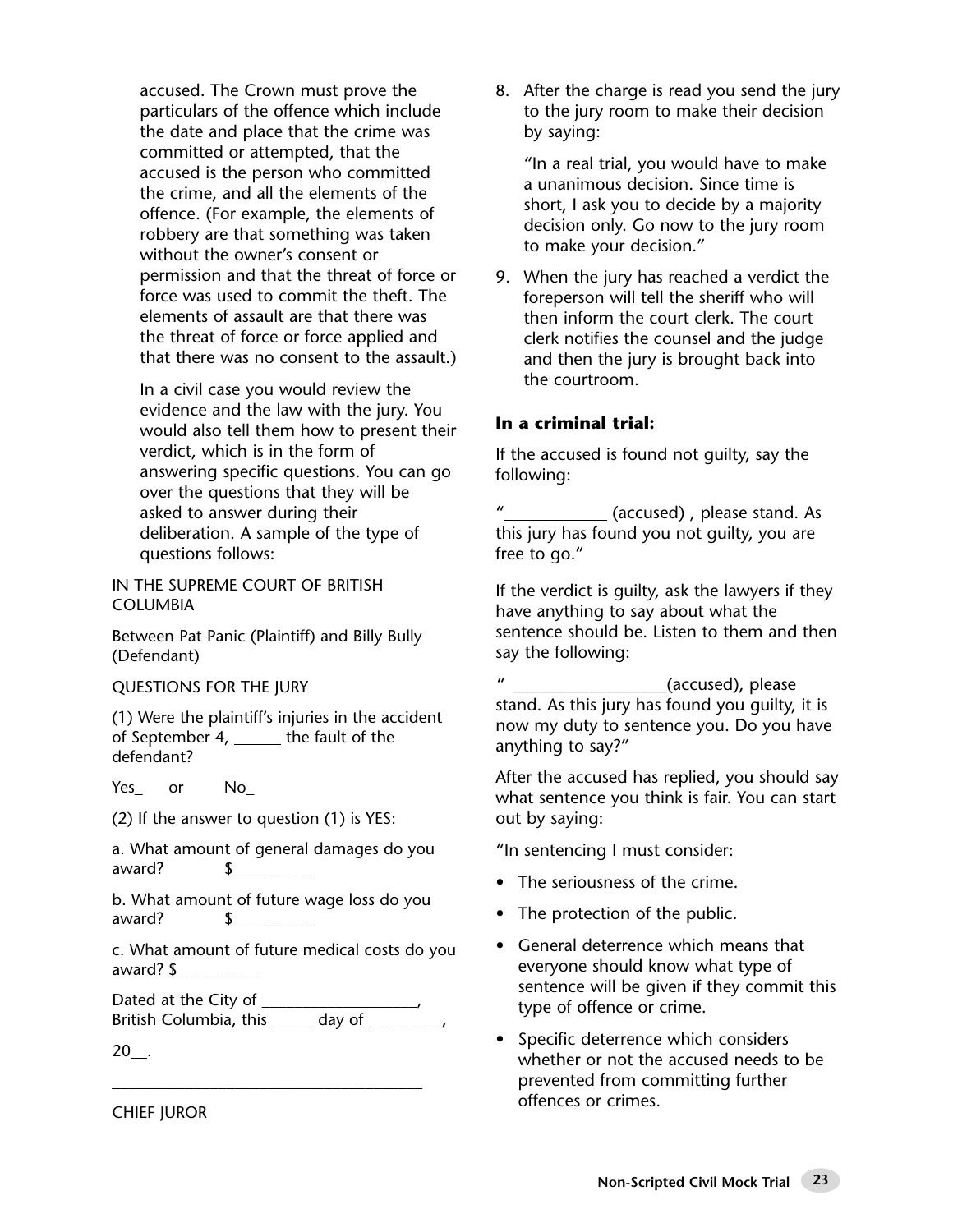- The possibility for rehabilitation of the accused.
- The personal circumstances of the accused which include his/her age, education, work record, attitude and family situation.

After considering all these factors I sentence you to  $\_\_\_\_\_\_\_\_\_\_\_\_\_\_''$ 

Include in your sentence a period of imprisonment (if any) and a period of probation with conditions such as no contact with a co-accused or victim, community service hours, curfew, or restrictions on weapons and place of residence.

Note: If the jury decides that one of the accused is not quilty and the other is quilty. then you will have to do both the guilty and not guilty statements.

End the criminal mock trial by saying, "This court stands adjourned."

#### **In a civil trial:**

When the jury returns with a verdict, the clerk then asks the foreperson for details by reading the questions for the jury.

The foreperson gives the verdict. The jury then stands to confirm their verdict.

The questions and the answers for the jury become the last exhibit in the trial.

Note: In a real trial, if the jury has deliberated for three hours or more without reaching a unanimous verdict, the judge may invoke the Three Hour Ruling whereby a verdict can be reached by at least six of the jurors. The 75% verdict is binding. In our mock trial the majority verdict will stand.

### **Motion for Judgment and Costs**

Counsel may make a motion for judgment in the terms of the verdict which means the judge adopts the questions and answers. Counsel also may make submissions for an order as to who pays the costs and the court ordered interest in the case. Usually if the plaintiff is successful then the defendant will be ordered to pay the costs.

Thank the jury for their participation and discharge them from their duty as jurors.

End the civil mock trial by saying: "This court stands adjourned."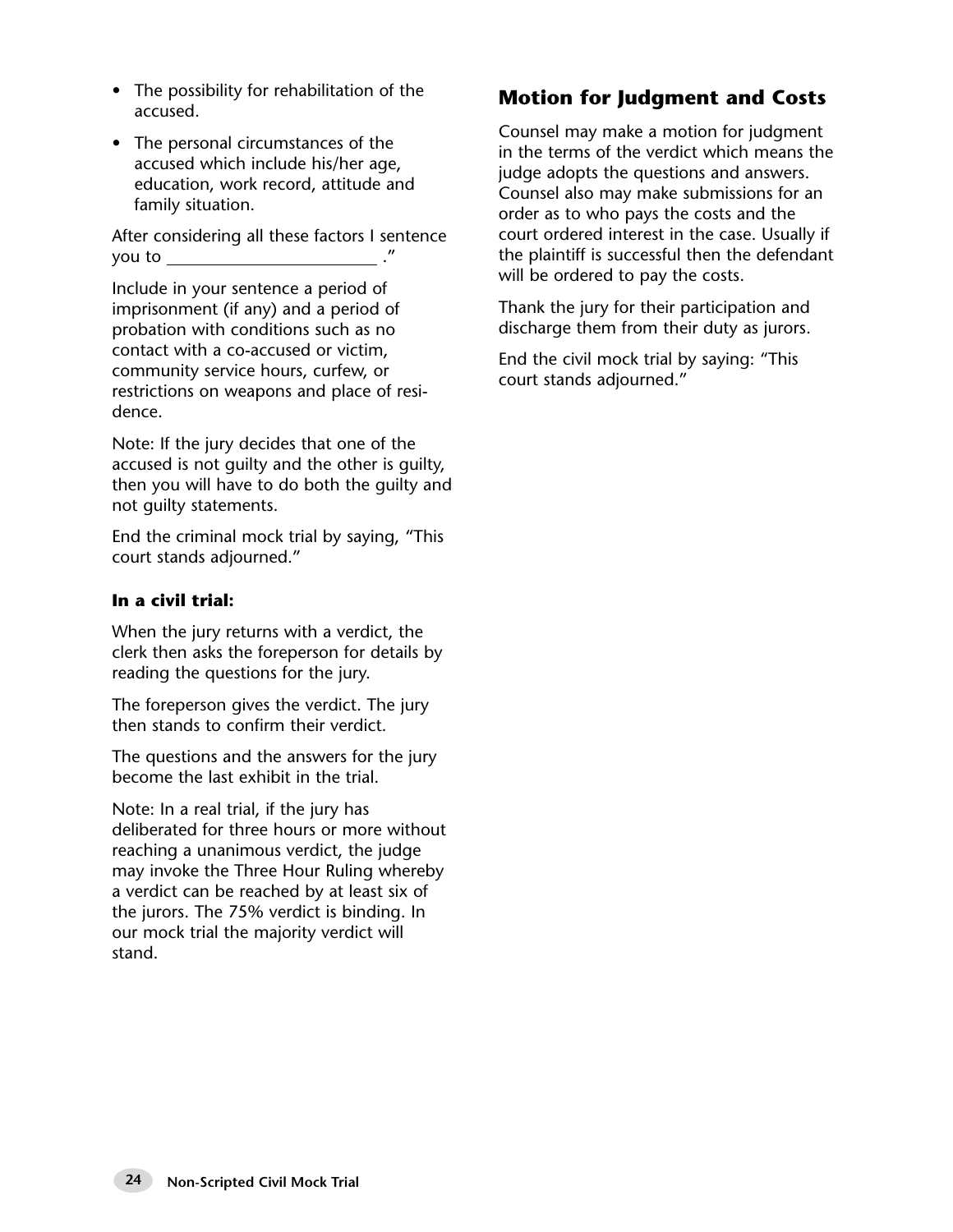# **Jury's Role**

As a member of the jury, it will be your job to listen carefully to all the evidence presented by the Crown/plaintiff and defence lawyers through their witnesses and then to decide what you believe. You will make the final decision as to whether the accused is guilty or not guilty of breaking the law or who is at fault in a civil case. Consider the following:

*Criminal Case:* An accused person is always considered to be innocent of a crime until s/he has been proven guilty in court. It is the job of the Crown lawyers to prove that the accused broke the law. You have to decide whether the Crown lawyers have presented enough evidence to convince you of the guilt of the accused.

The Crown must prove "guilt beyond a reasonable doubt." This means that you shouldn't decide that the accused are guilty unless you are sure. If you have a doubt as to whether they are guilty and that doubt is "reasonable" (which means that you can give a reason for your doubt) then you should find the accused not guilty. You are *not* allowed to speculate. This means that you can't say "maybe they did it," or "they could have done it if..." *If's* or *what if's* are not allowed. To find the accused guilty, the guilt of the accused must have been *proven* beyond a reasonable doubt.

**Civil Case:** The burden of proof is on a balance of probabilities which means it is more probable that one side is correct. You do not have to be 100% sure.

You may want to have a pen and pencil to make notes during the trial. Listen carefully to the instructions and charge that the judge gives to you.

In a real trial, everyone in the jury would have to agree to the verdict. In a criminal trial all would have to agree that the accused is either guilty or not guilty and in a civil trial who is at fault. To save time in this



trial, you will give a majority decision. This means the verdict that gets the most votes is the one that will be given in open court.

Before the trial begins, you should elect a "foreperson." The foreperson is the person who sits in the jury box closest to the judge. This foreperson will ask you for your decision in the jury room. S/he will ask you to explain to the jury members the reason for your decision. After everyone has explained his or her reasons, you will vote and the verdict with the most votes will be presented in court by the foreperson. In a civil case, you will answer the questions that have been prepared for you.

When the jury returns to the courtroom, the court clerk or judge will ask if you have reached a verdict. The foreperson will stand and say, ''Yes, we have." Then the jury will wait for the accused/defendant to stand before giving their verdict of "guilty" or "not guilty" or answering yes to the finding of fault in a civil case. The jury will be asked by the court clerk, "This is your verdict, so say you all? Please stand to confirm your verdict." You will all stand to confirm your verdict. The judge will either sentence the accused or release them, depending on your verdict. In a civil trial the judge will confirm your verdict and adopt it as the judgment in the case. You will be thanked and let go.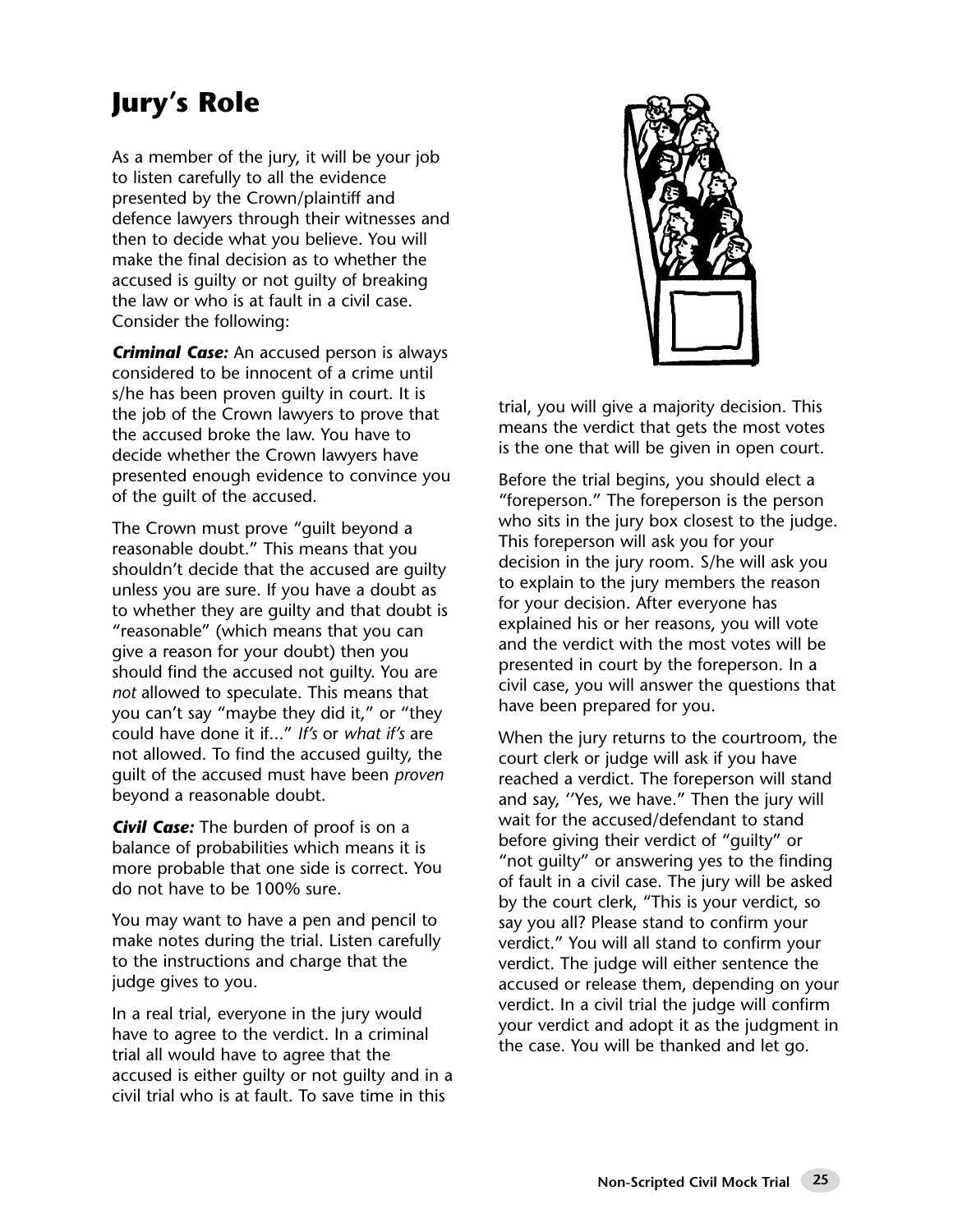# **Court Clerk's Role**

The court clerk is the assistant to the judge in a criminal or civil trial. Look at the "Trial Procedure" sheet to see what you have to do and when you have to do it. The court clerk has four main things to do:

1. Call the case by saying: Regina v.  $\Box$ or Plaintiff (name) v. Defendant (name). Read the indictment at the beginning of a criminal trial. After the judge has been seated, stand up and say in a loud clear voice:

"This Supreme Court is now in session. You,

(name of accused), stand charged that on the \_\_\_ th day of of this year you did unlawfully \_ How do you plead?"

Get the information needed to fill in the blanks of the indictment from your teacher before the trial starts or read directly from the indictment.

2. It is also your job to swear in the witnesses. Use a Bible. When the witness enters the witness box, and is still standing, take the Bible and hand it to the witness, saying:

"Take the Bible in your right hand. Do you swear that the evidence you shall give shall be the truth, the whole truth and nothing but the truth, so help you God?"

After the witness has said "yes," say to him/her: ''Please state your full name and spell your last name for the record." Students of another faith may prefer to make an affirmation instead. In this case, you say:

"Do you solemnly affirm that the evidence you shall give shall be the truth, the whole truth and nothing but the truth?"

After the witness has said "yes," say to him/her: ''Please state your full name and spell your last name for the record."



- 3. You will hand the exhibits to the sheriff once they are entered. The sheriff will show the exhibits to the jury. Sometimes the lawyers will use the exhibit with the witness. Once the lawyer has finished with it then hand it to the sheriff so that it can be shown to the jury.
- 4. When the jury has returned with a verdict and all jurors are seated in the jury box, you should stand up, face the jury and say:

#### *Criminal Verdict*

''Mr/Madam Foreperson, have you reached a verdict? What is your verdict?"

After the foreperson answers then you say:

"This is your verdict, so say you all? Please stand to confirm your verdict. My Lord/Lady, the verdict of the jury is \_\_\_\_\_\_\_\_\_\_\_\_." You may then sit down.

#### *Civil Verdict*

''Mr/Madam Foreperson, what is your answer to the first question?" If the foreperson answers "yes" then you go through the other questions to get the dollar amounts that the jury has decided on. Then you ask:

"This is your verdict, so say you all? Please stand to confirm your verdict. My Lord/Lady, will the questions for the jury be the last exhibit in the trial?" The judge says it will and then you mark it as the last exhibit. Trial adjourns.